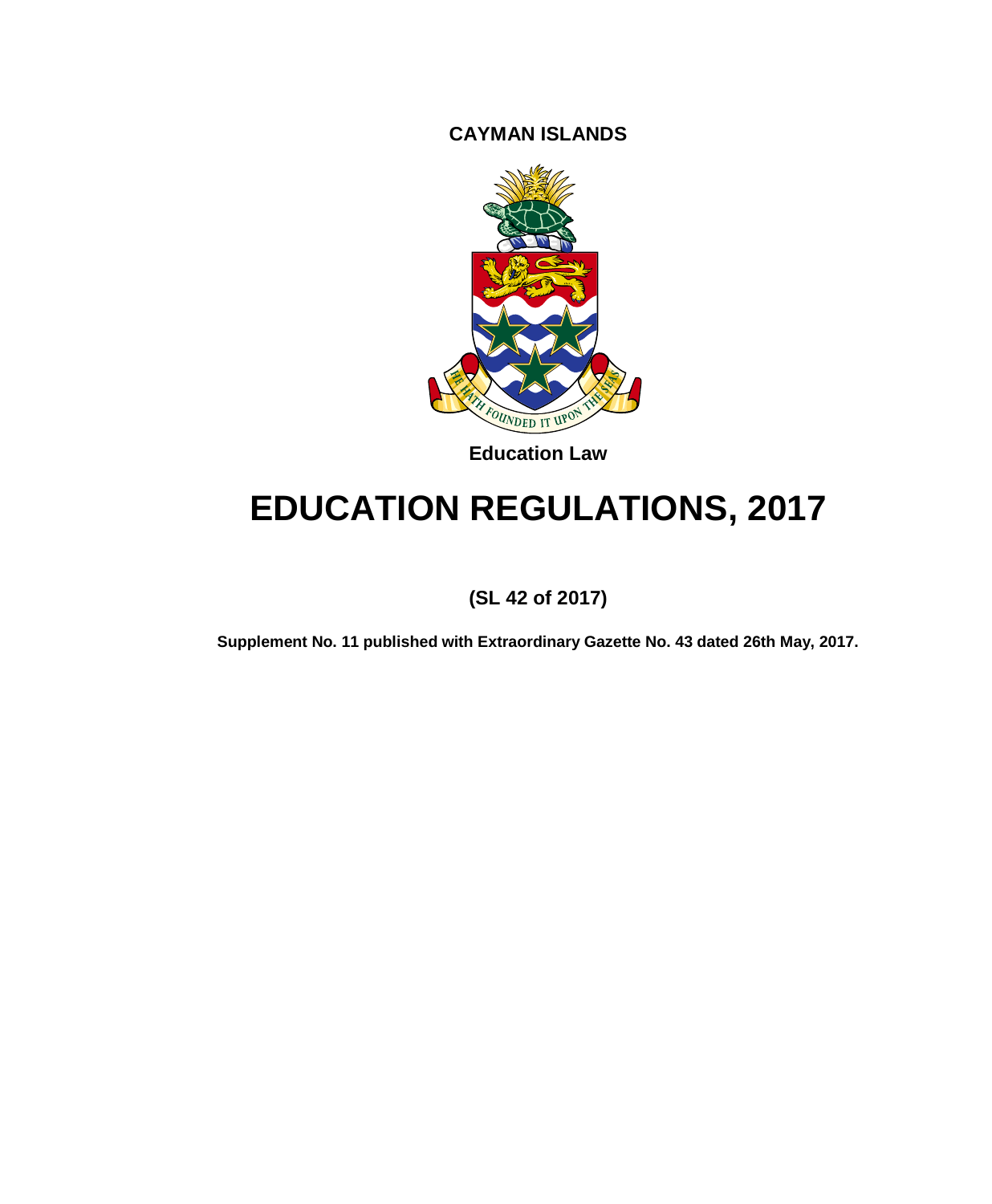# **PUBLISHING DETAILS**

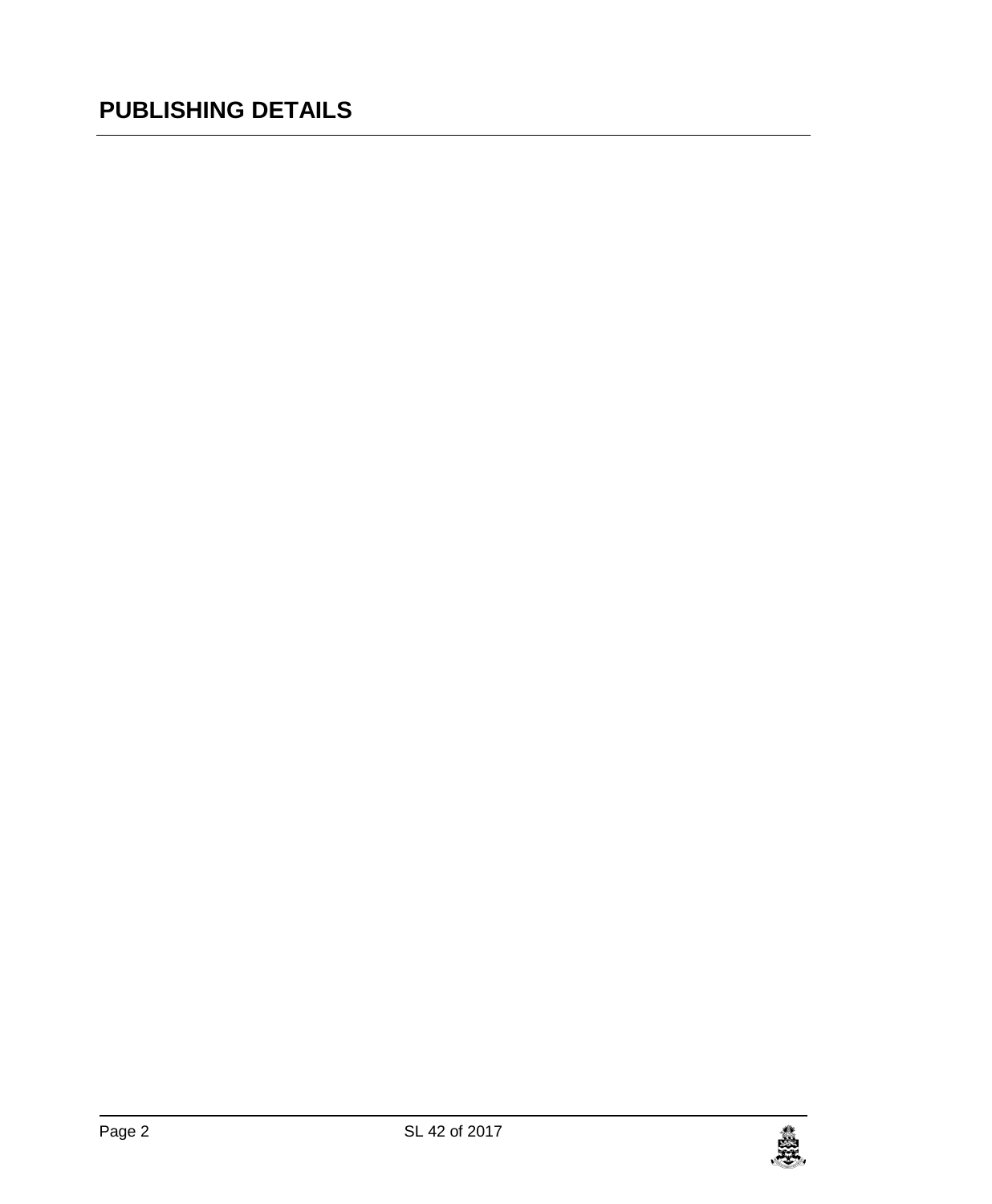### **CAYMAN ISLANDS**



# **EDUCATION REGULATIONS, 2017**

**(SL 42 of 2017)**

# **Arrangement of Regulations**

Regulation **Page** 

### **PART 1 - [PRELIMINARY](#page-6-0)**

| <u>.</u> |  |
|----------|--|

### **PART 2 - [THE EDUCATION COUNCIL](#page-8-0)**

| 6. Power of Education Council to regulate educational institutions and institutions providing |
|-----------------------------------------------------------------------------------------------|
|                                                                                               |

### **PART 3 – [REGISTRATION OF EDUCATIONAL INSTITUTIONS](#page-10-0)  [AND INSTITUTIONS PROVIDING EDUCATIONAL SUPPORT](#page-10-0)  [SERVICES](#page-10-0)**

|     | 7. Application requirements re registration of educational institution or institution providing |  |
|-----|-------------------------------------------------------------------------------------------------|--|
| 8.  |                                                                                                 |  |
| 9.  | Register of educational institutions and institutions providing educational support services12  |  |
| 10. | Temporary relocation of educational institutions or institutions providing educational          |  |
|     |                                                                                                 |  |
|     |                                                                                                 |  |
|     |                                                                                                 |  |

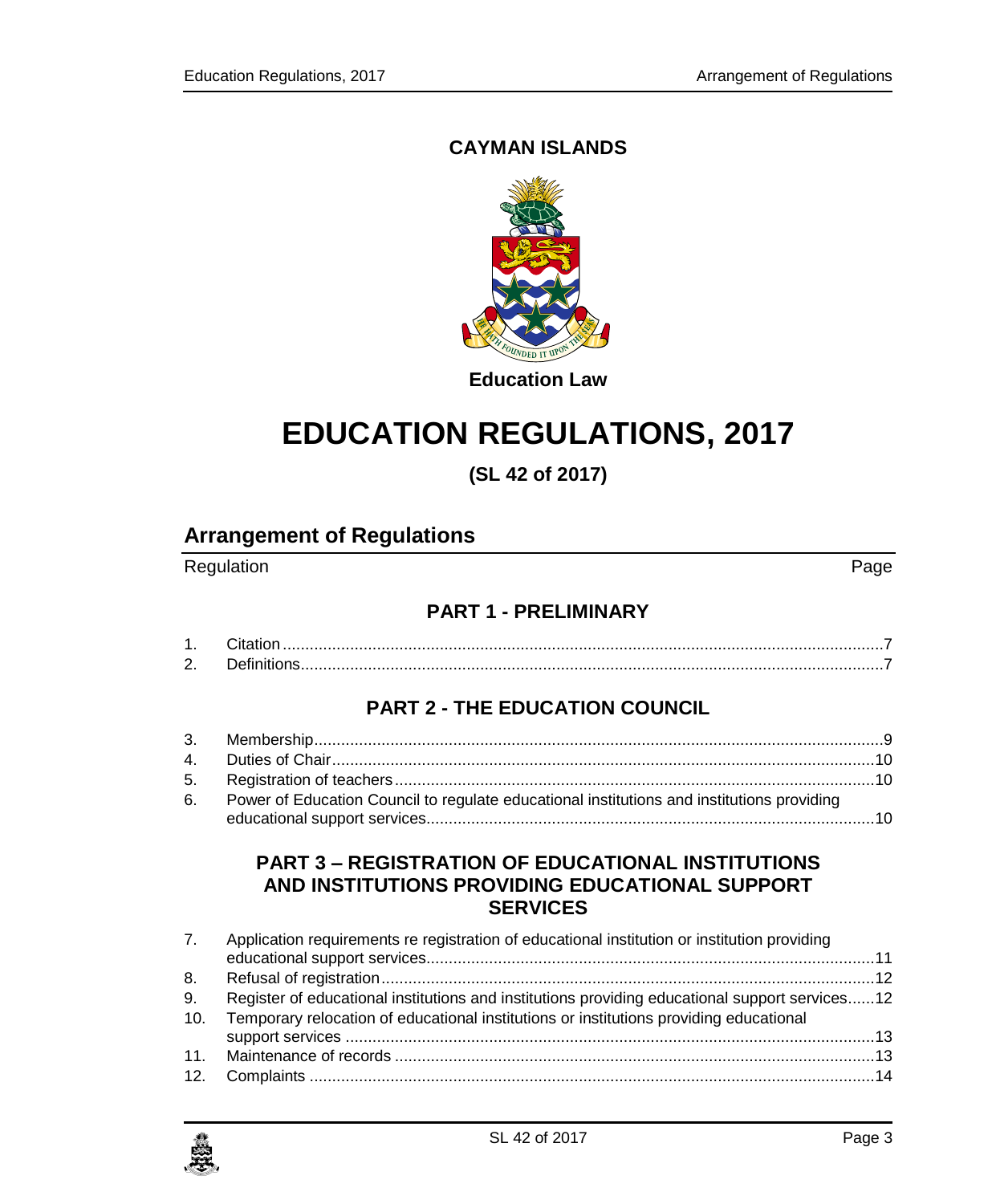### PART 4 - ATTENDANCE, ADMISSIONS, TRANSFERS AND **RECORDS OF STUDENTS**

| 16.<br>17. |  |
|------------|--|
|            |  |
|            |  |
| 18.        |  |
| 19.        |  |
| 20.        |  |
| 21.        |  |
| 22.        |  |
| 23.        |  |
| 24.        |  |
| 25.        |  |
| 26.        |  |
| 27.        |  |
| 28.        |  |

# **PART 5 - CURRICULUM AND ASSESSMENT OF STUDENTS**

### **PART 6 - QUALITY ASSURANCE**

### **PART 7 FUNDING**

### **PART 8 - POST COMPULSORY EDUCATION AND TRAINING**

### **PART 9 - EARLY CHILDHOOD CARE AND EDUCATION CENTRES**

| 42. | Application of Part " |  |  |
|-----|-----------------------|--|--|
|-----|-----------------------|--|--|

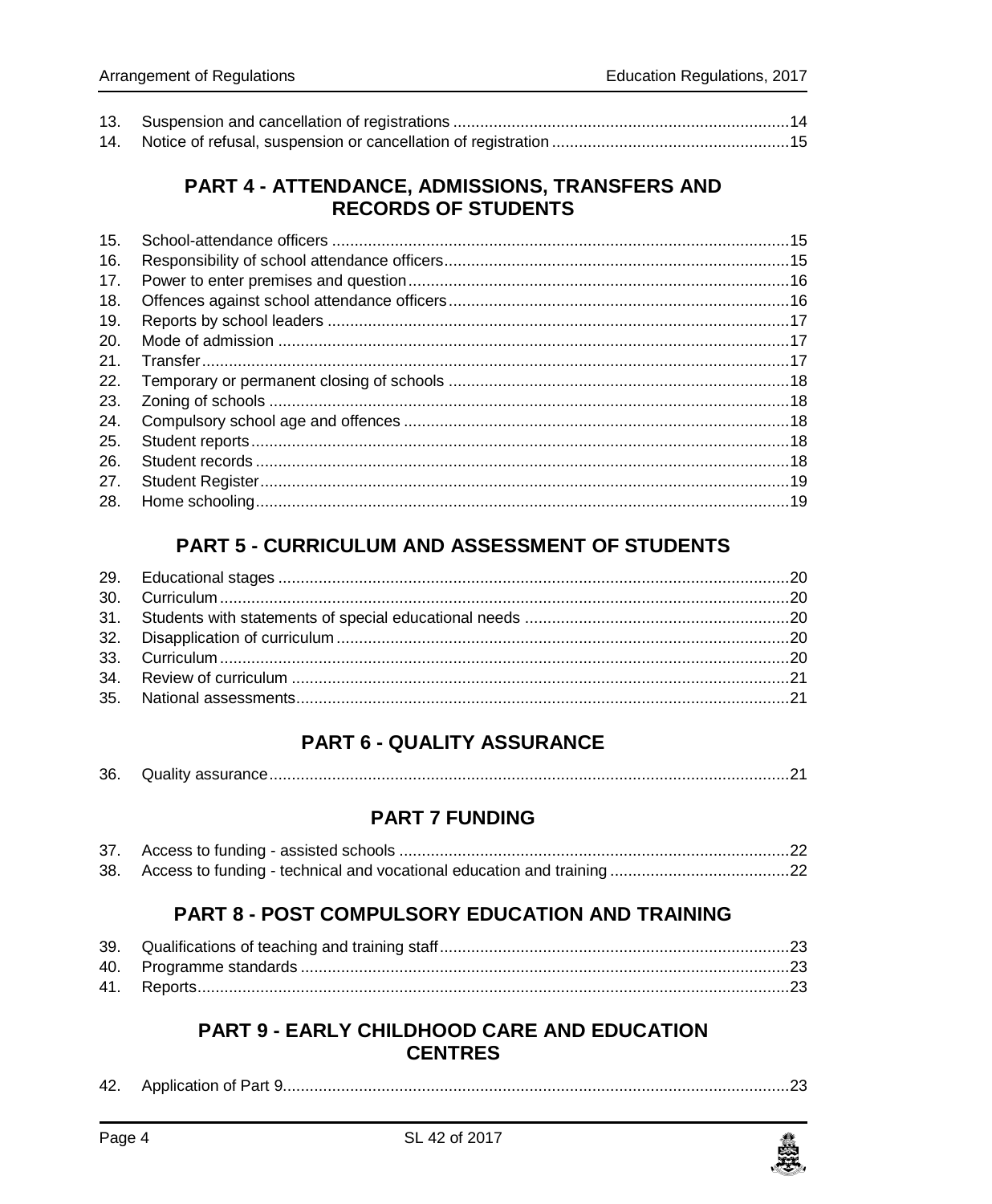# **PART 10 - DISCIPLINE IN SCHOOLS**

| 55. Guidance on issues relating to screening, searching and confiscation 28 |  |
|-----------------------------------------------------------------------------|--|
|                                                                             |  |
|                                                                             |  |
|                                                                             |  |
|                                                                             |  |
|                                                                             |  |
|                                                                             |  |

# **PART 11 - SPECIAL EDUCATIONAL NEEDS**

| 63. Process for assessment of persons who may have special educational needs 31 |  |
|---------------------------------------------------------------------------------|--|
|                                                                                 |  |
|                                                                                 |  |

# **PART 12 - USE OF SCHOOL PREMISES**

# **PART 13 - CHILD PROTECTION**

### **PART 14 - MISCELLANEOUS**

| <b>SCHEDULE</b> |  |
|-----------------|--|

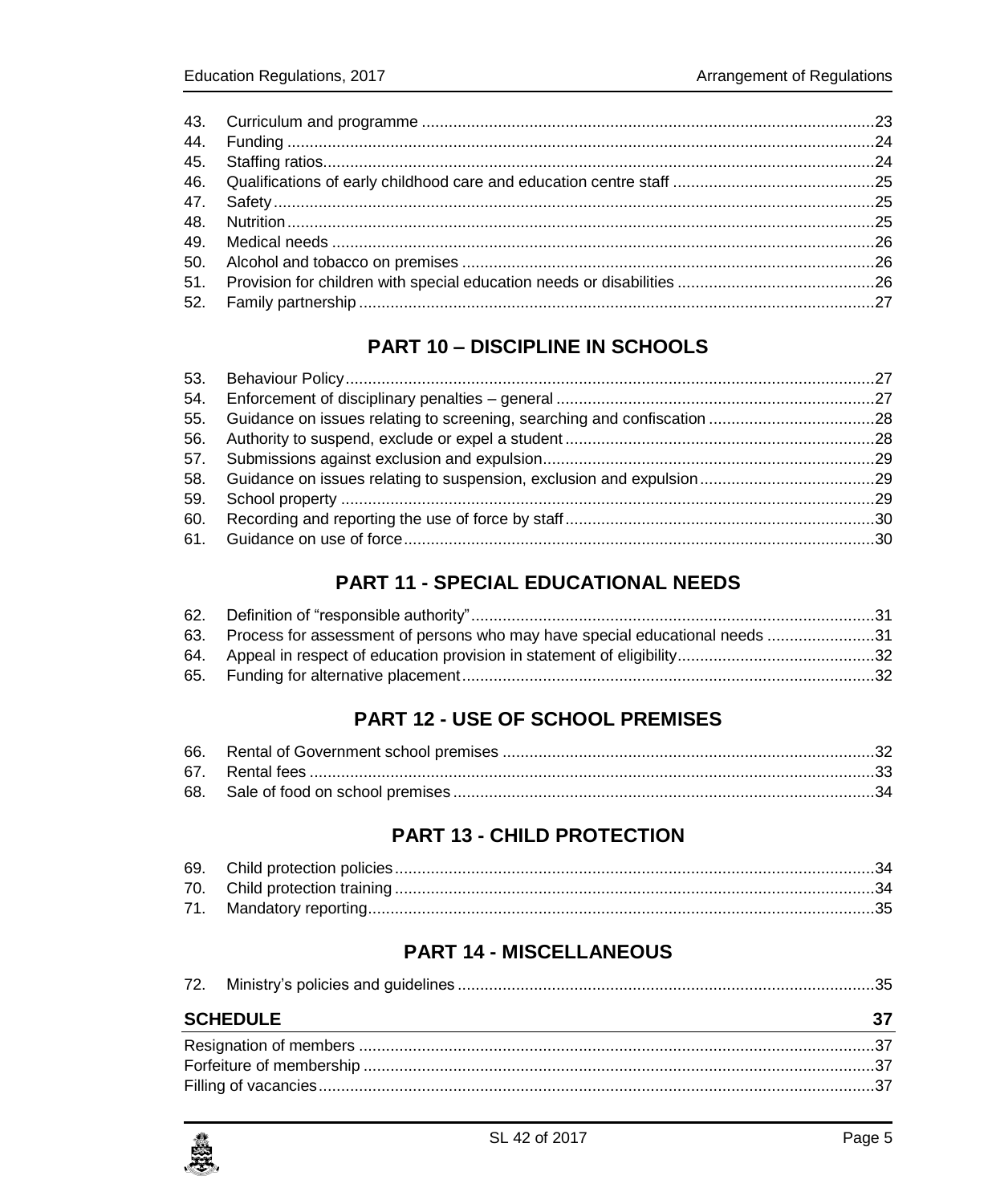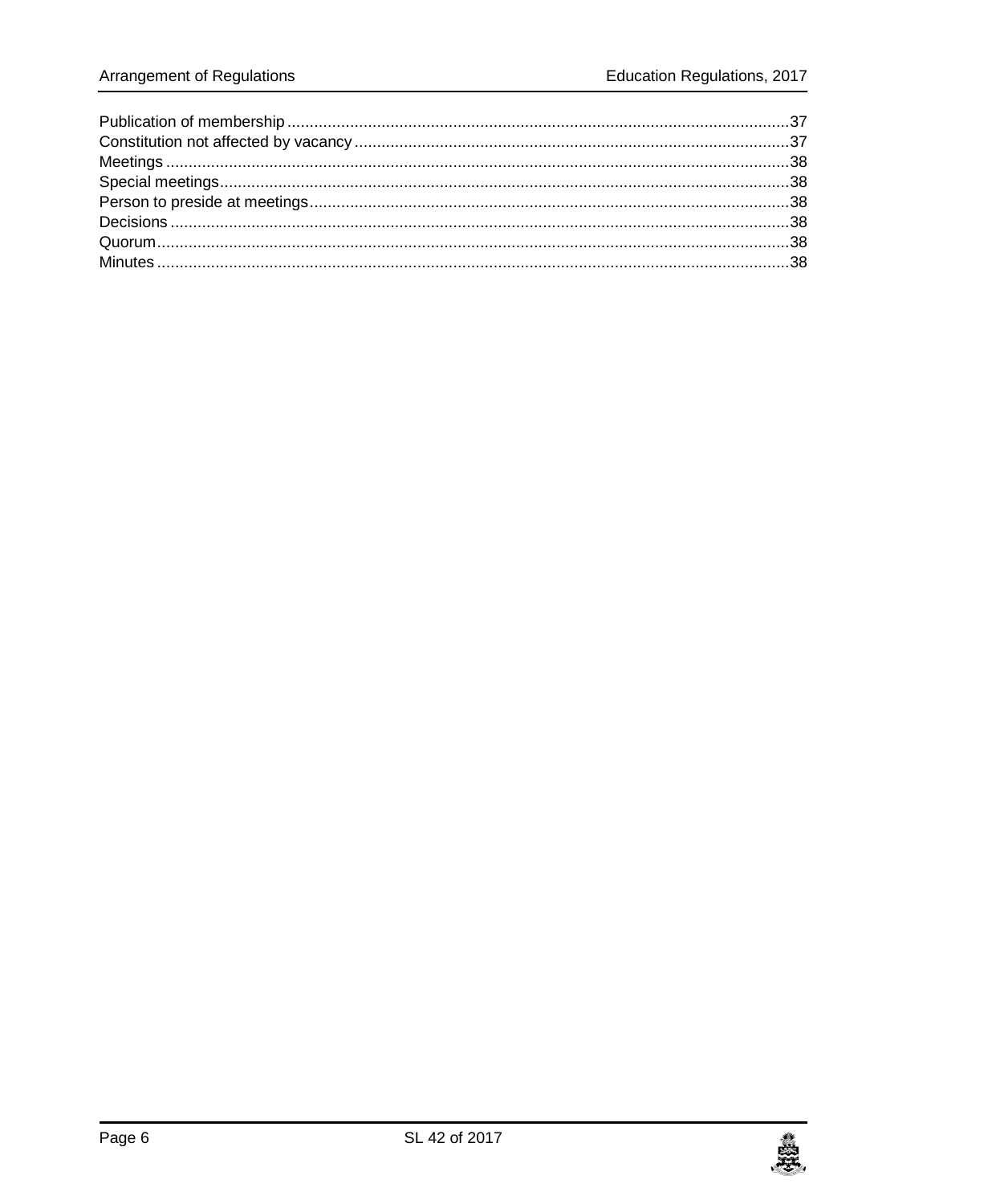### **CAYMAN ISLANDS**



# **EDUCATION REGULATIONS, 2017**

**(SL 42 of 2017)**

The Cabinet, in exercise of the powers conferred by sections 3, 5 to 10, 12, 16 to 22, 25, 27, 30, 34, 36 to 38, 41 and 44 of the Education Law, 2016, *Law 48 of 2016*, makes the following Regulations —

# **PART 1 - PRELIMINARY**

### <span id="page-6-1"></span><span id="page-6-0"></span>**1. Citation**

**1**. These Regulations may be cited as the Education Regulations, 2017.

### <span id="page-6-2"></span>**2. Definitions**

**2**. In these Regulations —

"**Behaviour Policy**" means the written measures referred to in regulation 53;

"**disciplinary penalty**" means a penalty imposed on a student, by a school at which education is provided for the student, where the student's conduct falls below the standard that could reasonably be expected of the student (whether because the student fails to follow a rule in force at the school or an instruction given to the student by a member of staff or for any other reason);

"**Education Council**" means the Education Council established under section 6 of the Law;

"**educational stage**" means a stage prescribed in regulation 29;

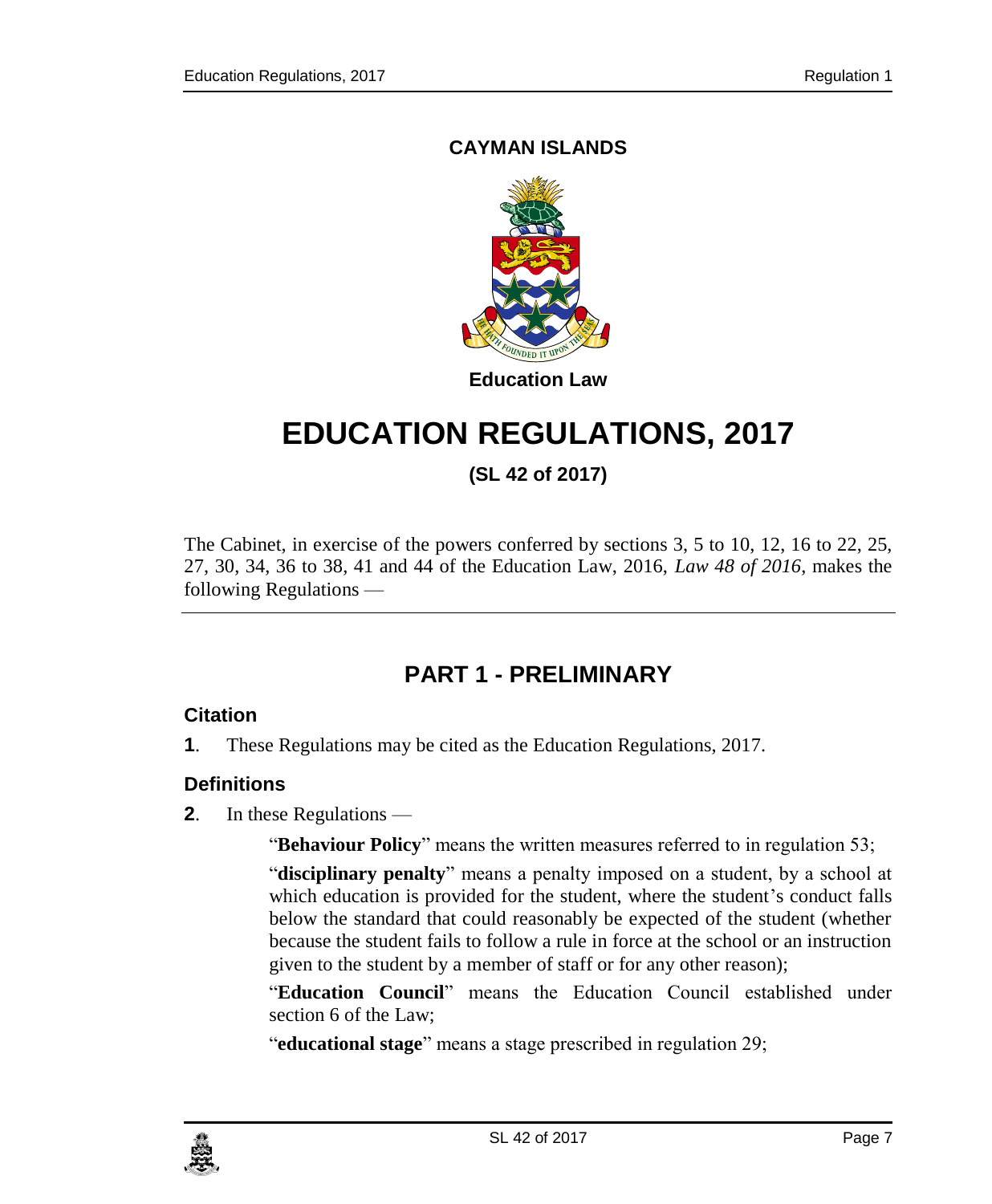"**inspector**" means an officer of the Office of Education Standards selected pursuant to regulation  $15(1)(a)$ ;

"**member of staff**" means —

- (a) any teacher who works at an educational institution; and
- (b) any other person who, with the authority of the governing body, owner or person responsible for executive decision making of an educational institution, has lawful control or charge of children or students for whom education is being provided at the institution;

"**minimum requirements**" means the requirements prescribed in regulation 7(1);

"**Ministry's policies and guidelines**" means policies and guidelines made by the Ministry under regulation72;

"**permitted day of detention**", in relation to a student, means any of the following days —

- (a) a school day, other than a day on which the student has leave to be absent, and for this purpose "leave" means leave granted by a person authorized to do so by the school;
- (b) a Saturday or Sunday during a school term, other than a Saturday or Sunday which falls during, or at a weekend immediately preceding or immediately following, a mid-term break; and
- (c) a day (whether or not during school term) which is set aside wholly or mainly for the performance of duties by a member of staff of the school other than teaching, including staff training days;

"**possessions**", in relation to a student of a school, includes any goods over which the student has or appears to have control;

"**registered medical practitioner**" means a medical practitioner registered under the *Health Practice Law* (*2013 Revision*);

"**school attendance officer**" means a person appointed as mentioned in regulation 15;

"**serious offence**" means an offence in respect of which a custodial sentence may be imposed in accordance with the *Youth Justice Law* (*2005 Revision*); and

"**volunteer**" means a person who performs a service without pay.

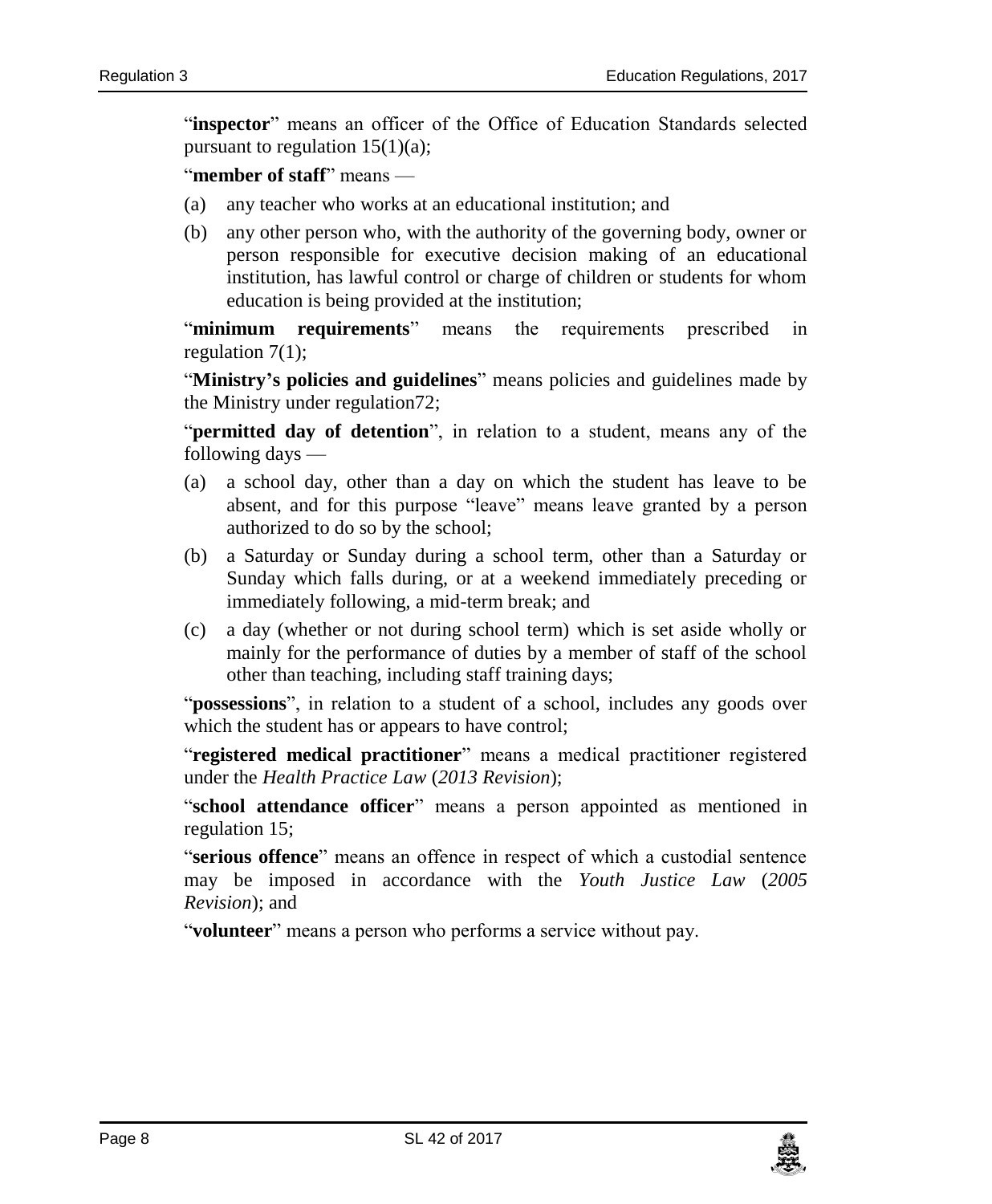# **PART 2 - THE EDUCATION COUNCIL**

### <span id="page-8-1"></span><span id="page-8-0"></span>**3. Membership**

- **3**. (1) The Cabinet shall appoint a maximum of fifteen individuals as members of the Education Council, including —
	- (a) the Chief Officer or the Chief Officer's designate;
	- (b) the Director of the Department of Education Services;
	- (c) at least three individuals nominated by the Minister, in the Minister's discretion, from among persons having expert educational opinion in the area of —
		- (i) compulsory education;
		- (ii) special educational needs or disabilities;
		- (iii) early childhood care and education;
		- (iv) technical and vocational education and training; and
		- (v) post-compulsory education;
	- (d) one individual nominated by the independent schools or assisted schools;
	- (e) one individual representing the business community; and
	- (f) two individuals who ordinarily reside in Cayman Brac or Little Cayman and who are involved in education or community development or in the business community.
	- (2) The Cabinet shall appoint a public officer as Secretary of the Education Council and the Secretary shall not be a member of the Council and shall have no right to vote at meetings of the Council.
	- (3) The appointment of a member of the Education Council (other than the Chief Officer, the Chief Officer's designate and the Director of the Department of Education Services) shall be for such period as the Cabinet may specify in the instrument appointing the member, but the member shall be eligible for reappointment.
	- (4) Where the Cabinet is satisfied that a member of the Education Council is incapacitated by reason of illness, absence from the Islands or other sufficient cause from performing the duties of the member's office, the Cabinet may appoint a person to act temporarily for the member during such incapacity; and a person appointed to act temporarily shall, while the person so acts, be deemed for all purposes to be a member of the Board.
	- (5) The provisions of the Schedule apply to the Education Council.

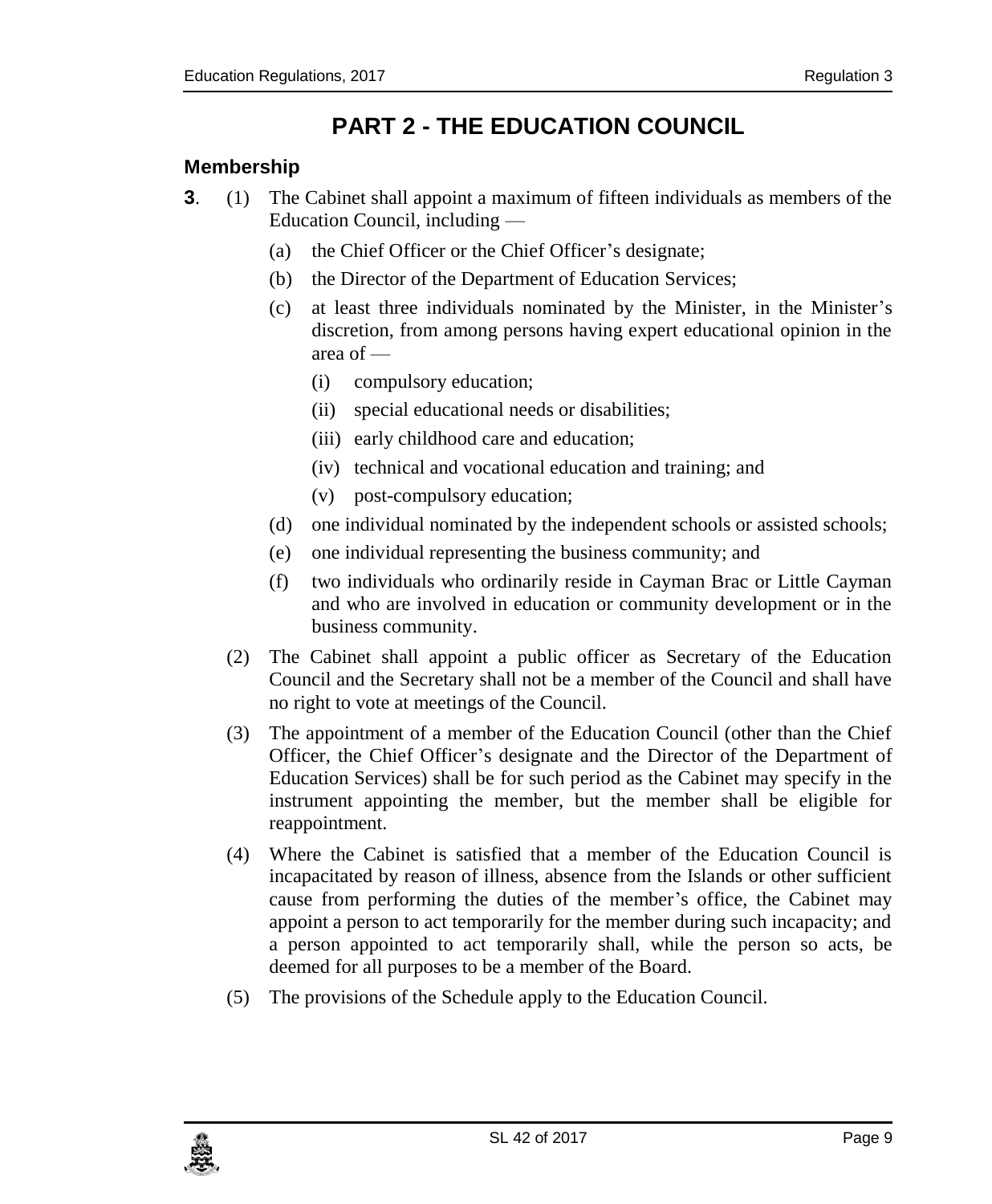### <span id="page-9-0"></span>**4. Duties of Chair**

- **4**. There shall be a Chair of the Education Council whose duties shall include
	- (a) the planning and co-ordination of the activities of the Education Council;
	- (b) the development and implementation of strategies and systems to promote efficiency of the Education Council; and
	- (c) attending to administrative matters.

### <span id="page-9-1"></span>**5. Registration of teachers**

- **5**. (1) The Education Council shall register teachers in accordance with standards set by the Minister and the Council shall perform such other functions relating to the upholding of professional standards as may be prescribed under the Law or any other Law.
	- (2) No person may be employed to work as a teacher unless the person is registered in accordance with the process carried out by the Department of Education Services; and each individual is responsible for the individual's registration and shall inform the Department of Education Services if there is a change in the individual's employment circumstances.
	- (3) The Chief Officer shall establish and maintain a register of teachers authorized to teach.
	- (4) The Education Council may cancel the registration of any teacher whose conduct is not in compliance with the standards set by the Minister as mentioned in paragraph (1)..
	- (5) The Education Council shall not exercise the power conferred on it under paragraph (4) before affording the person concerned an opportunity to be heard, at a meeting of the Council constituted for the purpose, in defence of any complaints or allegations which may be made against the person.

### <span id="page-9-2"></span>**6. Power of Education Council to regulate educational institutions and institutions providing educational support services**

- **6**. (1) A person, board or organization who wishes to operate an educational institution or institution providing educational support services shall make application to the Education Council for registration in accordance with Ministry's policies and guidelines.
	- (2) A person, board or organization who wishes to operate on more than one site shall apply for separate registration in respect of each site.
	- (3) A person, board or organization who wishes to change the location of an educational institution or institution providing educational support services shall apply for registration of the institution and be granted approval before relocating the institution and registration of the institution at the previous location shall be cancelled.

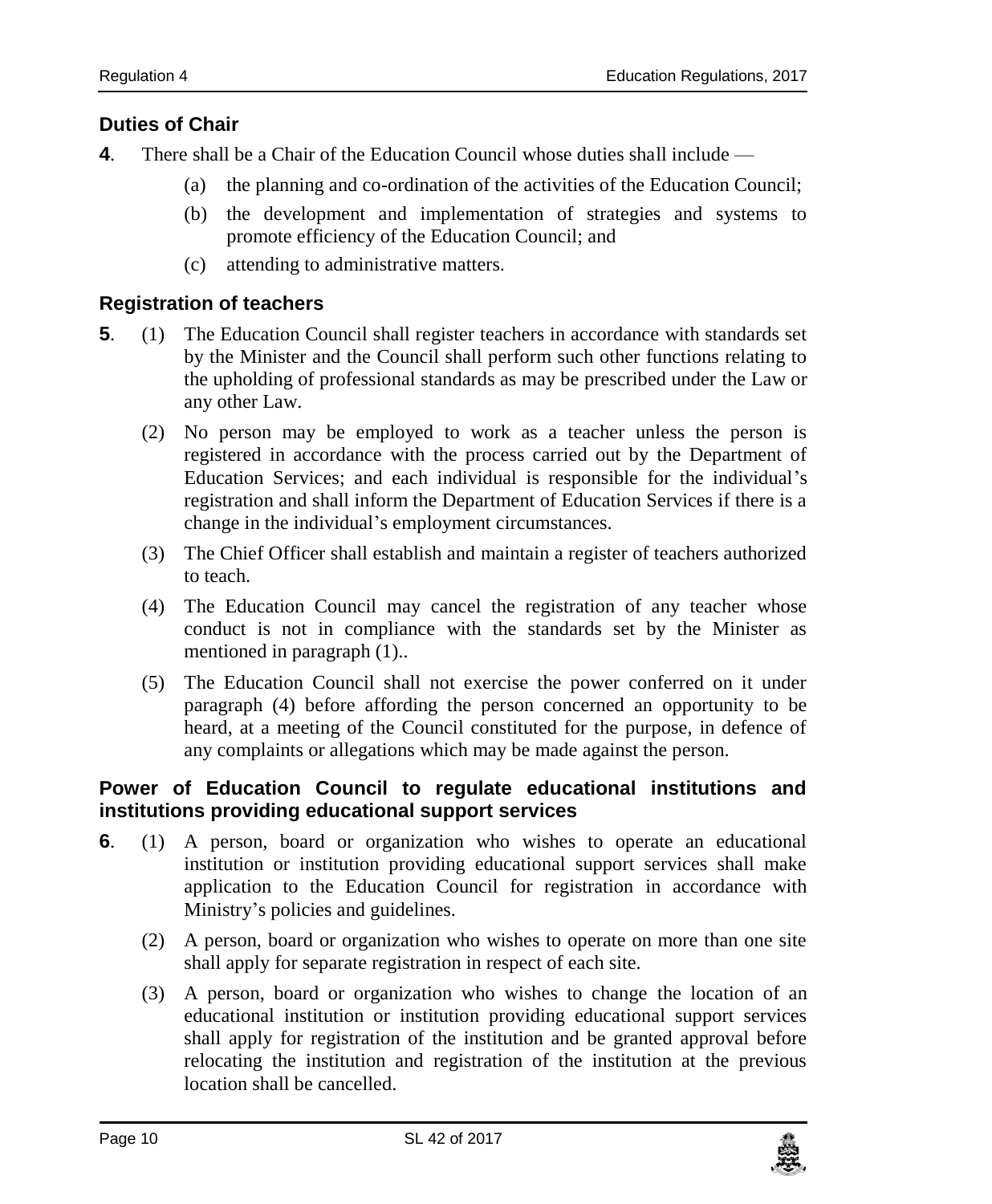(4) The Education Council shall only review applications that have been completed and applicants shall be notified of a decision within sixty working days of receipt of the application.

# <span id="page-10-0"></span>**PART 3 – REGISTRATION OF EDUCATIONAL INSTITUTIONS AND INSTITUTIONS PROVIDING EDUCATIONAL SUPPORT SERVICES**

### <span id="page-10-1"></span>**7. Application requirements re registration of educational institution or institution providing educational support services**

- **7.** (1) The Education Council shall register an educational institution or institution providing educational support services if in relation to an application the Council is satisfied that there is compliance with the following minimum requirements —
	- (a) the applicant is eighteen years of age or over;
	- (b) where the applicant is an individual, the applicant has not been convicted in the Islands or outside the Islands of an offence which renders that person unsuitable to be associated with an educational institution or institution providing educational support services;
	- (c) where the applicant is a company, none of its directors or in the case of another body of persons, none of its members, has been convicted in the Islands or outside the Islands of an offence referred to in subparagraph (b);
	- (d) where a person is to be employed by the applicant or engaged (whether or not for payment) in the operation of the institution, that person has not been convicted of an offence referred to in subparagraph (b); and
	- (e) the premises in which an educational institution or institution providing educational support services is to be operated meets the requirements set out in these Regulations, in any Law and in the Ministry's policies and guidelines.
	- (2) Where the registration of an educational institution or institution providing educational support services is approved by the Education Council, the Council shall, within thirty days after such approval, register the institution and issue a registration certificate to the institution in a form approved by the Minister.
	- (3) The operator of an educational institution or institution providing educational support services registered under this regulation shall ensure that a valid registration certificate issued to the institution under these Regulations is displayed in a conspicuous place on the premises of the institution and on the institution's official website.

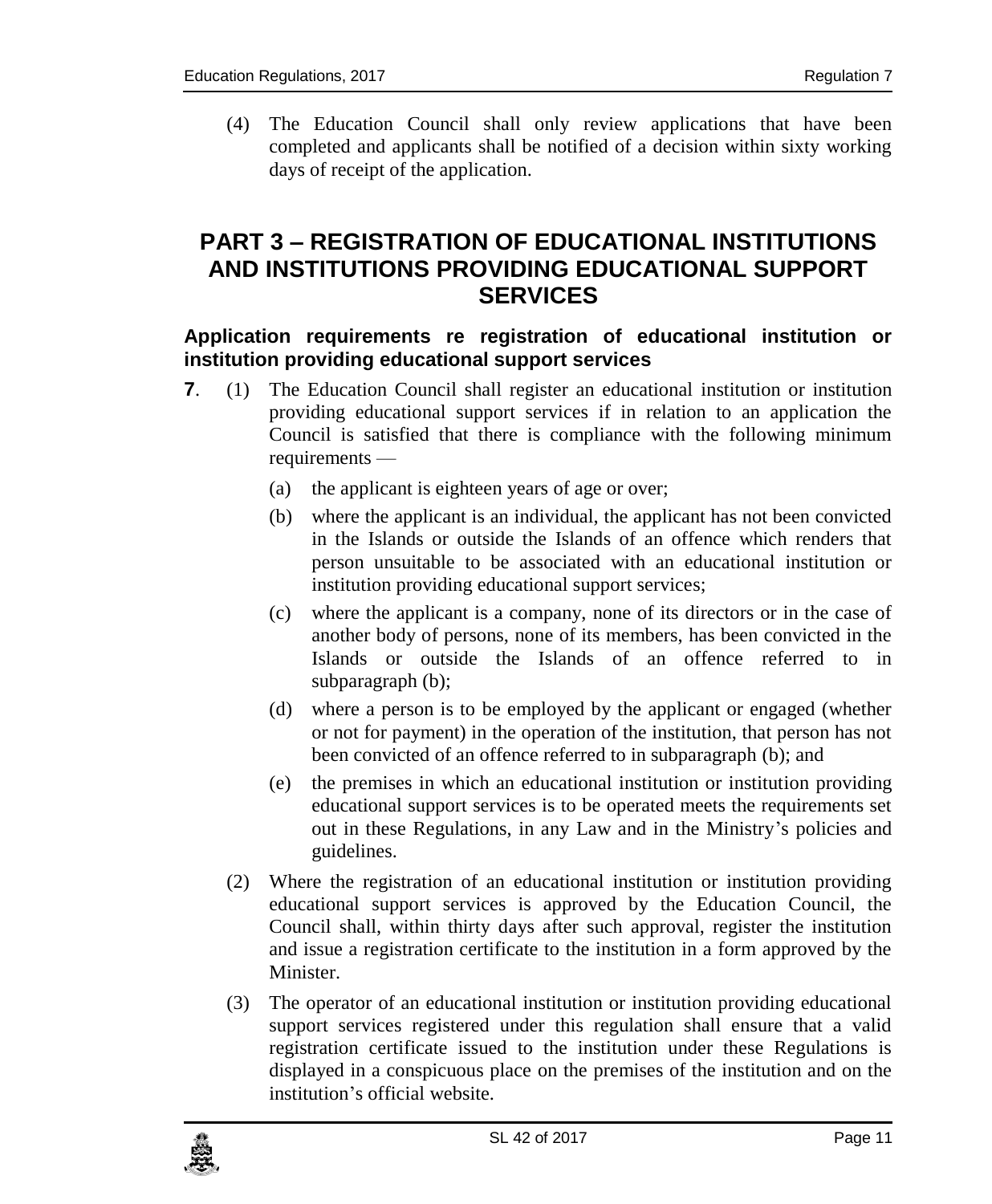- (4) Registration under this regulation shall be valid for a period of three years from the date of issue of the registration certificate and an application for renewal in accordance with this Law and these Regulations shall be made no later than sixty days before the date of expiration of the registration certificate.
- (5) The owner or board of directors of an educational institution or institution providing educational support services shall maintain compliance with the Law and with the minimum requirements.
- (6) If an educational institution or institution providing educational support services makes or has any changes to the original registration information, the institution shall submit the updated information as soon as the changes occur, unless the information relates to changes in programmes, curriculum or location which shall be approved by the Education Council prior to implementation.
- (7) Educational institutions and institutions providing educational support services that are in existence at the date of commencement of the Law shall apply for registration in accordance with this regulation within one year of that date or at the time of expiration of registration, whichever is earlier.

### <span id="page-11-0"></span>**8. Refusal of registration**

- **8**. (1) The Education Council may refuse the registration of an educational institution or institution providing educational support services if the Education Council is not satisfied that the application has complied with the minimum requirements.
	- (2) Where an application is refused, the Education Council shall, within fifteen days of the refusal, notify the applicant in writing of the reason for the refusal.
	- (3) Upon receipt of a notice under paragraph (2), the applicant may remedy the matters specified in the notice as the reason for denial of the application and resubmit the application to the Education Council in the manner prescribed by Education Council Guidelines and Ministry's policies and guidelines.

### <span id="page-11-1"></span>**9. Register of educational institutions and institutions providing educational support services**

- **9.** The Chief Officer shall keep a register of all educational institutions and institutions providing educational support services registered under these Regulations and shall cause to be entered in the register in respect of every registered educational institution or institution providing educational support services —
	- (a) the name of the educational institution or institution providing educational support services; and
	- (b) such other particulars as the Chief Officer sees fit.

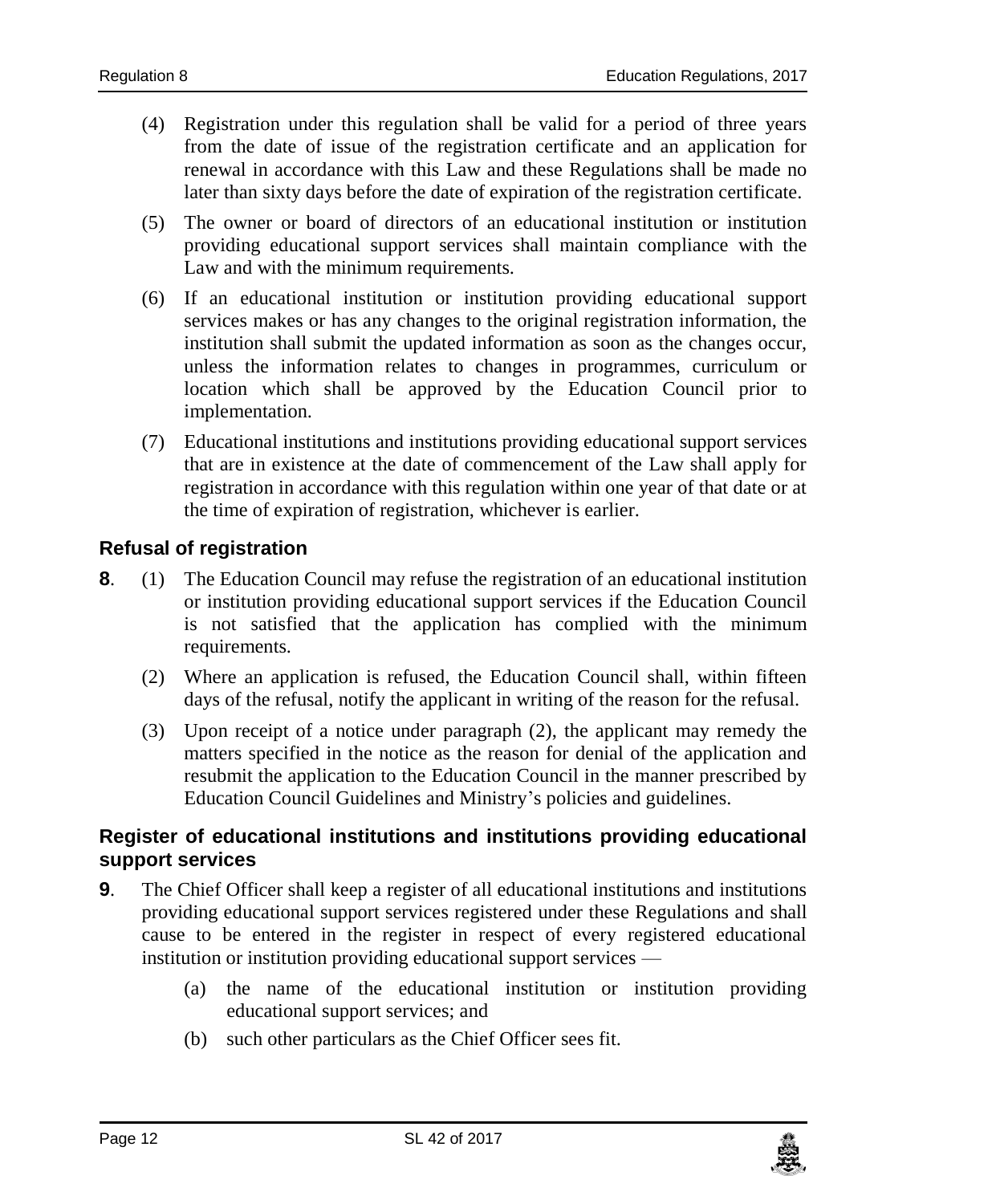### <span id="page-12-0"></span>**10. Temporary relocation of educational institutions or institutions providing educational support services**

- **10**. An educational institution or institution providing educational support services that requires temporary relocation shall submit an application —
	- (a) to the Education Council; or
	- (b) in the event of an emergency, to such person as may be determined by the Chief Officer,

in accordance with the Ministry's policy and guidelines and the institution shall not relocate unless approval for the relocation has been granted by the Council or the Chief Officer.

### <span id="page-12-1"></span>**11. Maintenance of records**

- **11.** (1) The owner or board of directors of an educational institution shall
	- (a) adhere to the framework for data collection established by the Ministry, including mandated data management systems; and
	- (b) keep and maintain accurate records of health and safety and good governance in relation to the educational institution or institution providing educational support services;

and the Minster, or a person authorized in writing by the Minister, may at any reasonable time access the records, upon a written request made by the Minister to the owner or board of directors.

- $(2)$  Where
	- (a) the owner or board of directors of an educational institution or institution providing educational support services fails to adhere to the framework for data collection established by the Ministry or fails to make records available pursuant to a request under paragraph (1); or
	- (b) the educational institution or institution providing educational support services is found to be in arrears with inspections or not in compliance with requirements of good governance or health and safety agencies the Education Council may —
		- (i) , by notice in writing, give the educational institution or institution providing educational support services a timeline to remedy the concern specified in the notice;
		- (ii) suspend the registration of the educational institution or institution providing educational support services and direct that no person is to attend the educational institution or institution providing educational support services until the concern specified in the Education Council's notice is remedied and a favourable inspection report submitted to the Ministry; or

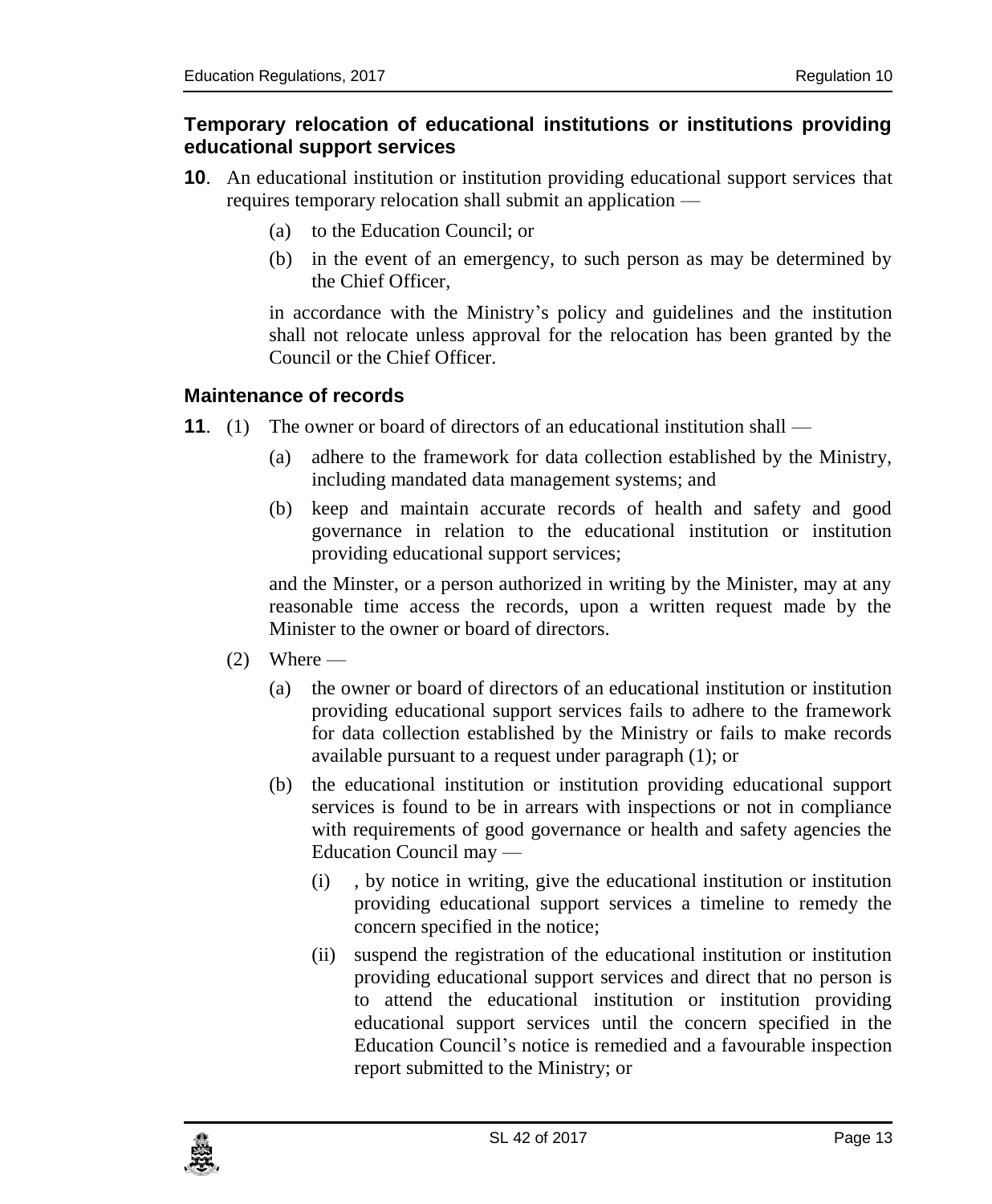(iii) cancel the registration of the educational institution or institution providing educational support services and immediately cause no person to attend the educational institution or institution providing educational support services.

### <span id="page-13-0"></span>**12. Complaints**

- **12.** (1) A person may make a complaint in writing to the Chief Officer if that person has reason to believe that an educational institution or institution providing educational support services or the owner, the board of directors or the operator of an educational institution or institution providing educational support services has contravened the Law or these Regulations.
	- (2) Upon receiving a complaint under paragraph (1), the Chief Officer shall deal with the complaint expeditiously and in accordance with the Ministry's policies and guidelines.

### <span id="page-13-1"></span>**13. Suspension and cancellation of registrations**

- **13**. (1) Where any of the requirements for renewal of registration are not complied with, the Education Council may —
	- (a) give the educational institution or institution providing educational support services a timeline to comply;
	- (b) suspend the registration of the educational institution or institution providing educational support services and direct that no person shall attend the educational institution or institution providing educational support services until the educational institution or institution providing educational support services has complied and a favourable inspection report has been submitted to the Ministry; or
	- (c) cancel the registration of the educational institution or institution providing educational support services and immediately direct that no person shall attend the educational institution or institution providing educational support services.
	- (2) The Education Council shall cancel registration of an educational institution or institution providing educational support services in the event that the educational institution or institution providing educational support services relocates and the owner or board of governors shall make a new application for registration at the new location.
	- (3) Suspension or cancellation of registration may be made in any event and at any time where the educational institution or institution providing educational support services is shown to have not met minimum standards required under the Law, these Regulations, Education Council Guidelines and Ministry's policies and guidelines.

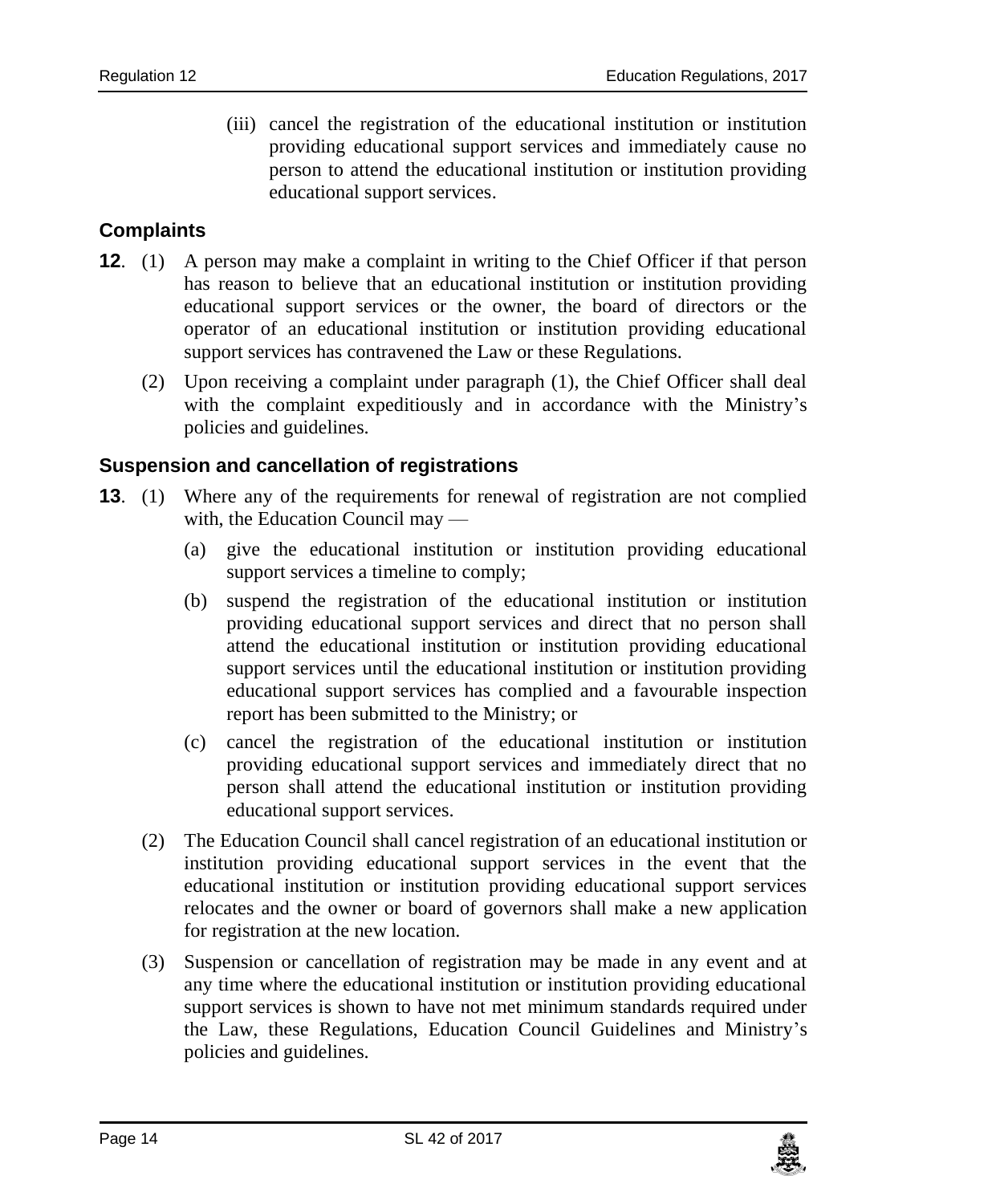(4) Public notice shall be made regarding the registration status of each educational institution or institution providing educational support services in such manner and at such time as may be decided by the Minister.

### <span id="page-14-0"></span>**14. Notice of refusal, suspension or cancellation of registration**

- **14**. (1) Notices relating to an educational institution or institution providing educational support services shall be directed to the owner of the educational institution or educational support service and shall be hand delivered or sent by registered mail.
	- (2) Notices of refusal or suspension of registration shall include the reason for the refusal or suspension, as well as the necessary remedies and timelines.
	- (3) Notices of cancellation of registration shall include the reasons for the cancellation, the timeline for the closure of the relevant educational institution or institution providing educational support services, instructions on the process of appeal, and any other information the Education Council sees fit.

# <span id="page-14-1"></span>**PART 4 - ATTENDANCE, ADMISSIONS, TRANSFERS AND RECORDS OF STUDENTS**

### <span id="page-14-2"></span>**15. School-attendance officers**

**15**. There shall be appointed under the general powers provided under the *Public Service Management Law* (*2013 Revision*), school attendance officers to assist in the enforcement of the compulsory attendance provisions of these Regulations.

### <span id="page-14-3"></span>**16. Responsibility of school attendance officers**

- **16**. (1) A school attendance officer shall be responsible for the enforcement of compulsory attendance at school of all children of compulsory school age.
	- (2) A school attendance officer shall
		- (a) report each school term to the Chief Officer or the Chief Officer's designate;
		- (b) perform the officer's duties under the direction and supervision of the Chief Officer or the Chief Officer's designate;
		- (c) inquire into every suspected case of unlawful failure to attend school within the officer's knowledge or when requested to do so by the Chief Officer, the Chief Officer's designate or the school leader of a school; and

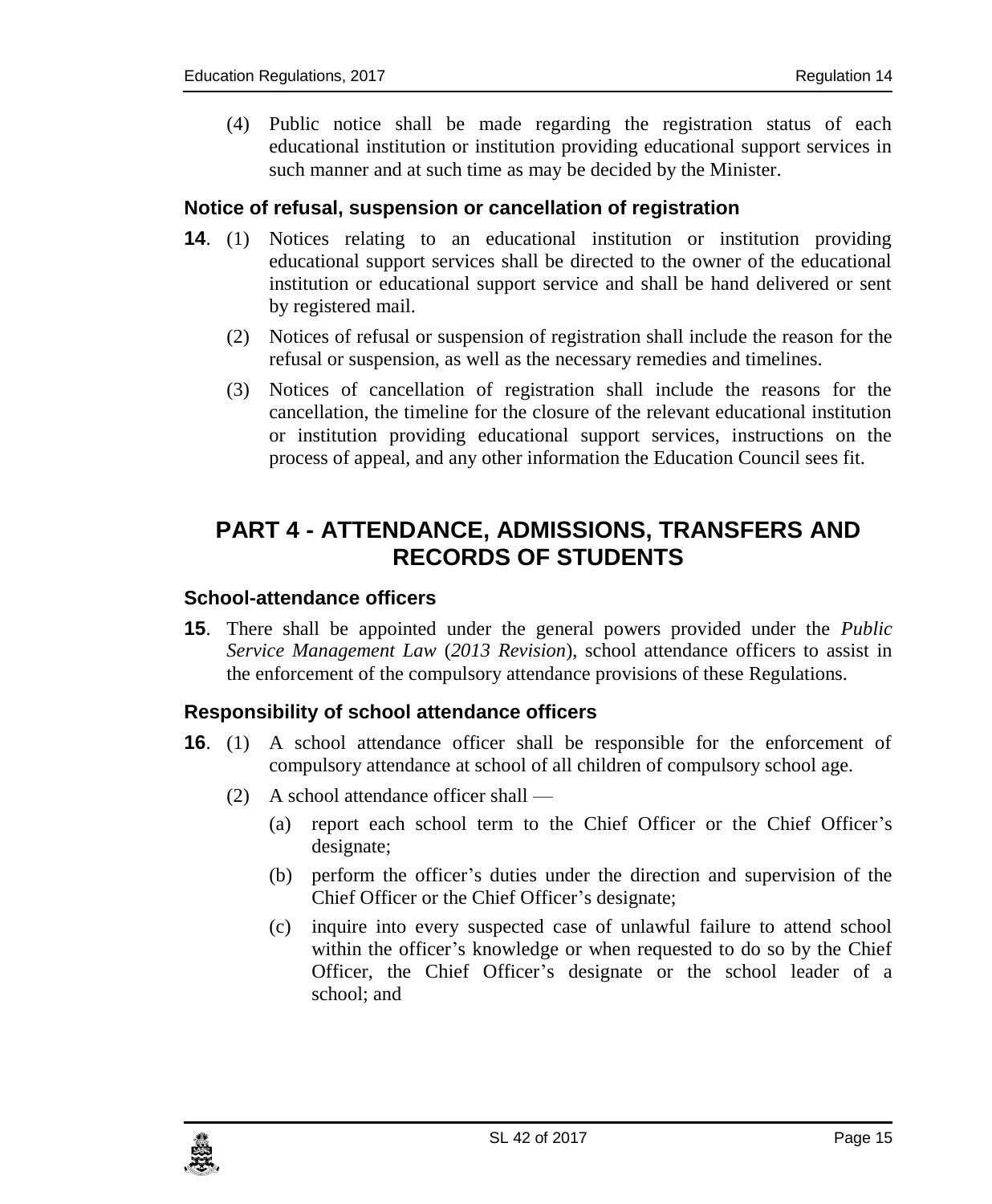- (d) give
	- (i) written warning of the consequences of failure to attend school to the parent or legal guardian of the child who is not attending school; and
	- (ii) written notice to the parent or legal guardian to cause the child to attend school forthwith.

### <span id="page-15-0"></span>**17. Power to enter premises and question**

- **17.** For the purposes of regulation16, a school attendance officer who has reasonable cause to believe that a person is in contravention of this Law may make a report to a constable who may, for the purpose of investigating the report —
	- (a) enter premises and make such inquiries as are necessary to determine whether the Law and the Regulations are being complied with in relation to a child of compulsory school age, and which premises the school attendance officer has reasonable cause to believe the child is frequenting, visiting, residing or is employed on; and
	- (b) stop and question any child who appears to be of compulsory school age but is not at school concerning —
		- (i) the child's age;
		- (ii) the child's name and address;
		- (iii) the school at which the child is registered;
		- (iv) the reason for the child's absence from school; and
		- (v) any other matter relevant to the inquiries referred to in paragraph (a).

#### <span id="page-15-1"></span>**18. Offences against school attendance officers**

- **18.** A person who
	- (a) assaults, obstructs, or uses insulting, abusive or indecent language to
		- (i) a school attendance officer in the execution of the officer's duties; or
		- (ii) any other person executing a duty imposed on that other person by the Law in relation to the attendance of a child at school;
	- (b) being a parent or legal guardian fails, without reasonable cause, having been requested by a school attendance officer to give any information concerning —
		- (i) the name, age, residence, parent or legal guardian, enrolment or attendance of a child at school; or
		- (ii) any other matter, relevant to the attendance of a child at school; or

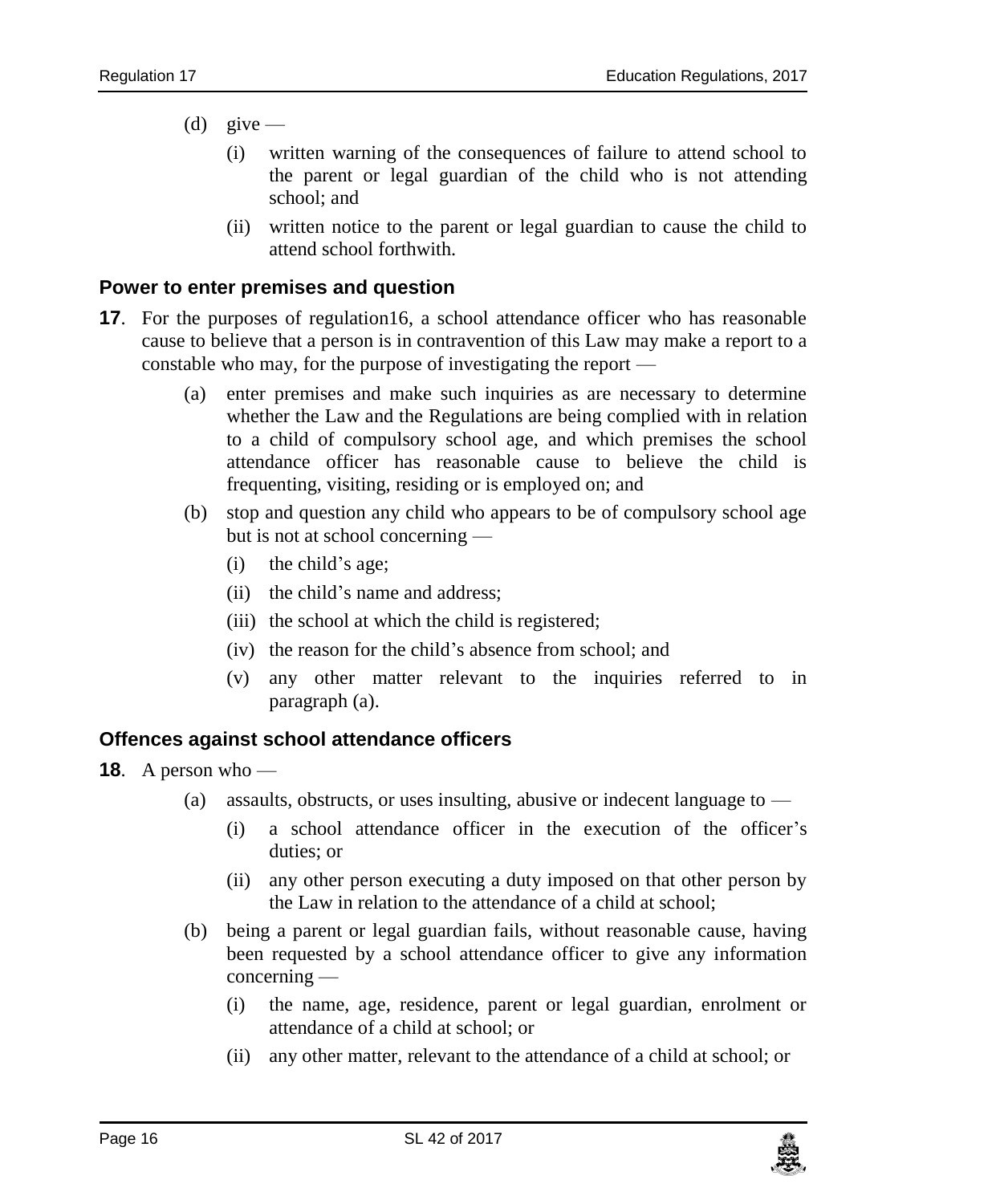(c) gives to a school attendance officer, knowing it to be false or misleading, any information concerning any matter mentioned in paragraph (b),

commits an offence and is liable on summary conviction to imprisonment for a term of six months.

### <span id="page-16-0"></span>**19. Reports by school leaders**

- **19**. Every school leader of a school shall
	- (a) report to the school attendance officer in the manner set out in the Ministry's policies and guidelines, the names, ages and home addresses of all pupils of compulsory age who have not attended school as required, and the number of sessions missed;
	- (b) furnish the Director of the Department of Education Services with such other information as the Director of the Department of Education Services requires for the enforcement of compulsory education; and
	- (c) report to the Director of the Department of Education Services cases of suspension and exclusion.

### <span id="page-16-1"></span>**20. Mode of admission**

**20**. No child shall be admitted to a school unless at the time of such admission —

- (a) the child is accompanied by a parent or legal guardian or a responsible person over the age of eighteen years who has been authorized by a parent or legal guardian to represent the parent or legal guardian;
- (b) the person accompanying the child brings a birth certificate giving the information required for the Student Register referred to in regulation27;
- (c) in a Government school, the child shall have attained compulsory school age or will attain that age by the first day of September of that same school year; and
- (d) a certificate issued by a registered medical practitioner or the Cayman Islands Health Services Authority established under section 3 of the *Health Services Authority Law* (*2016 Revision*) is produced indicating that the child has been immunized by the Medical Officer of Health, and is otherwise medically fit to attend school.

### <span id="page-16-2"></span>**21. Transfer**

**21.** Subject to the approval of the Director of Education Services, a student who seeks to transfer from one Government school to another shall not be admitted to that other school except after consultation between the current school leader and the receiving school leader concerning the availability of a place in the receiving school.

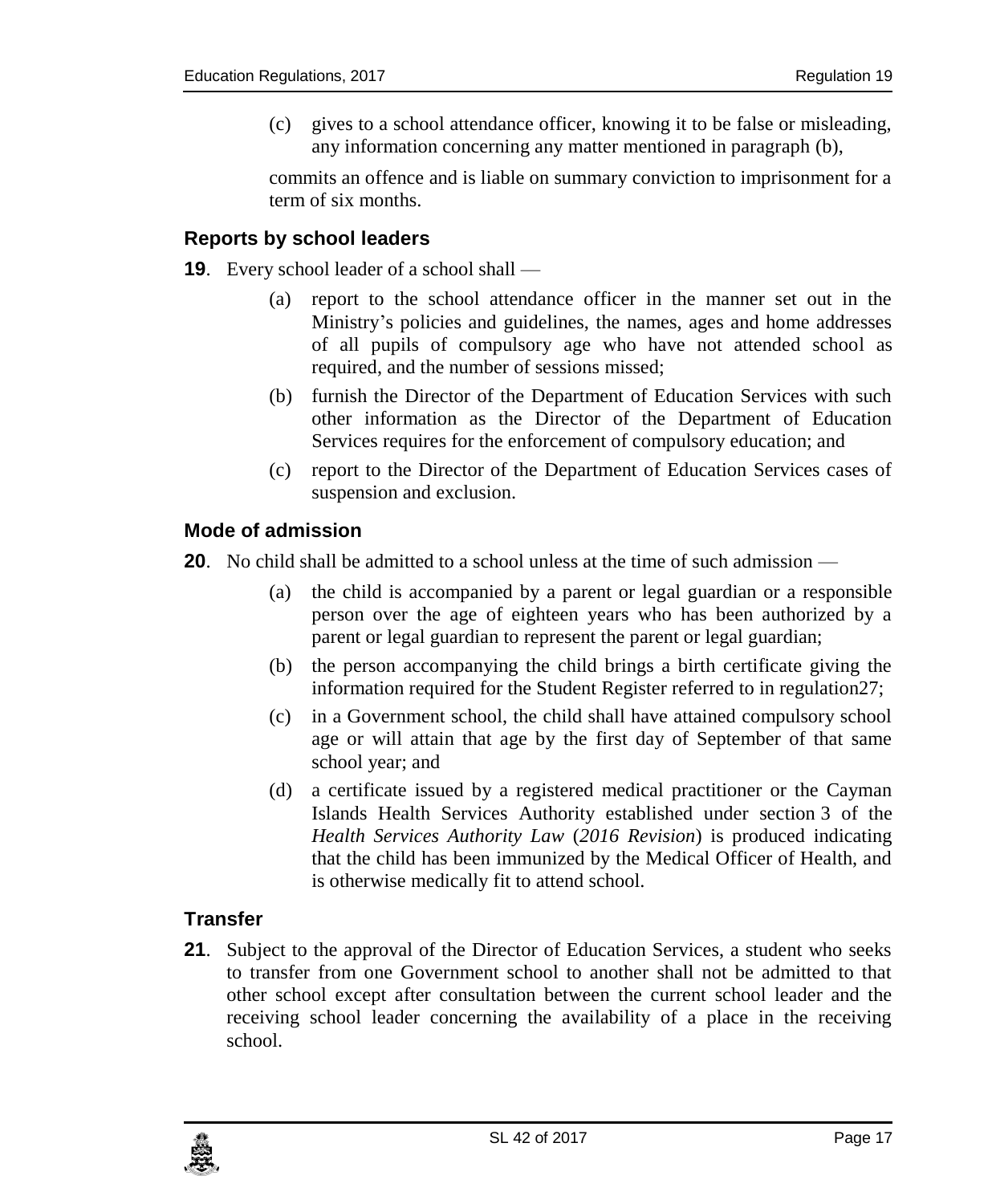### <span id="page-17-0"></span>**22. Temporary or permanent closing of schools**

- **22.** (1) Where a school is temporarily or permanently closed, the Minister may, within reason, make or cause to be made alternative educational provision for the students affected by the closure.
	- (2) The powers conferred on the Minister by this regulation are in addition to any powers conferred in any other Law.

### <span id="page-17-1"></span>**23. Zoning of schools**

- **23**. (1) The Chief Officer shall establish and maintain a scheme of zoning for the admission and transfer of students to Government schools, whether primary or secondary.
	- (2) The scheme of zoning shall link the place of residence of the student and the location of the school of attendance.
	- (3) Residency of a student shall be determined by the residency of the student's parent or legal guardian.

### <span id="page-17-2"></span>**24. Compulsory school age and offences**

- **24**. (1) Subject to the Law and paragraph (2), a person who employs a child of compulsory school age to work during school hours commits an offence and is liable on summary conviction to a fine of two thousand dollars.
	- (2) If a body corporate contravenes paragraph (1), in addition to the body corporate, every director and officer of the body corporate, who authorizes, permits or acquiesces in such contravention commits an offence and is liable on summary conviction to the same penalty as the body corporate.

#### <span id="page-17-3"></span>**25. Student reports**

- **25**. (1) Every school shall provide to the parent or legal guardian of a student periodic reports on the student's academic performance, attendance and conduct, in accordance with Ministry's policies and guidelines.
	- (2) For Government schools, the report referred to in paragraph (1) shall be in such form and contain such information as the Director of the Department of Education Services may determine.

#### <span id="page-17-4"></span>**26. Student records**

- **26**. (1) Every school leader shall, in accordance with Ministry's policies and guidelines, establish and maintain a confidential student record for each student enrolled in the school managed by the school leader.
	- (2) The following persons may examine a student's record or on paying the prescribed fee request a certified copy of a student's record —

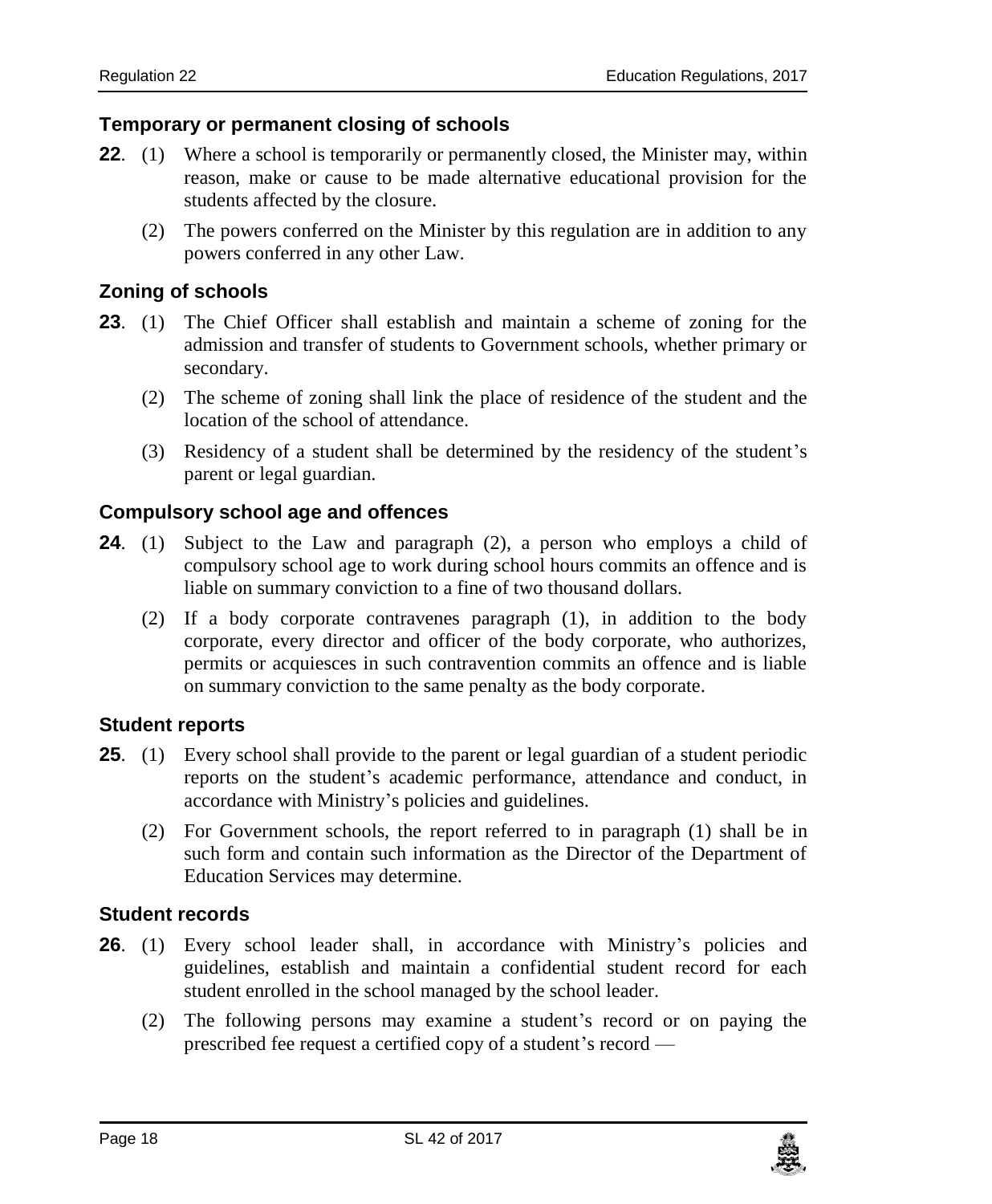- (a) the parent or legal guardian of a student regardless of the age of the student; or
- (b) a student who is eighteen years of age or older.
- (3) Subject to paragraph (2), a student's record is only for the information and use of the school, the Schools' Inspectorate, and Education Department officials as required for the performance of their functions and is not available to any other person or institution without the written permission of the parent or legal guardian or, where the student is eighteen years of age or older, the student and a parent or legal guardian.
- (4) Persons who contribute information to a student's record are exempt from any liability with respect to providing that information if those persons, in providing the information, acted —
	- (a) in good faith;
	- (b) within the scope of their duties and responsibilities; and
	- (c) with reasonable care.
- (5) If, on examining a student's record pursuant to paragraph (2), a person is of the opinion that the student's record contains inaccurate or incomplete information, that person may request the school leader to rectify the record.
- (6) Where the school leader refuses to rectify the record when so requested under paragraph (5), the person who has requested the rectification may, within fourteen days of the refusal, refer the matter to the Director of the Department of Education Services or board of governors who shall review the request and provide directions in writing to the school leader stating reasons; and a copy of the directions shall be given to the person who referred the matter.
- (7) A person who discloses information from a student's record in contravention of paragraph (6) commits an offence and is liable on summary conviction to a fine of one thousand dollars.

#### <span id="page-18-0"></span>**27. Student Register**

**27**. The school leader of a school shall, in accordance with Ministry's policies and guidelines, maintain a register of students which shall be known as the Student Register.

### <span id="page-18-1"></span>**28. Home schooling**

- **28**. (1) An educational institution, person or organization may give home school provision for a maximum of five children.
	- (2) An educational institution, person or organization that intends to give home school provision for six or more children shall apply to the Education Council to operate a school or other educational institution, and the institution,

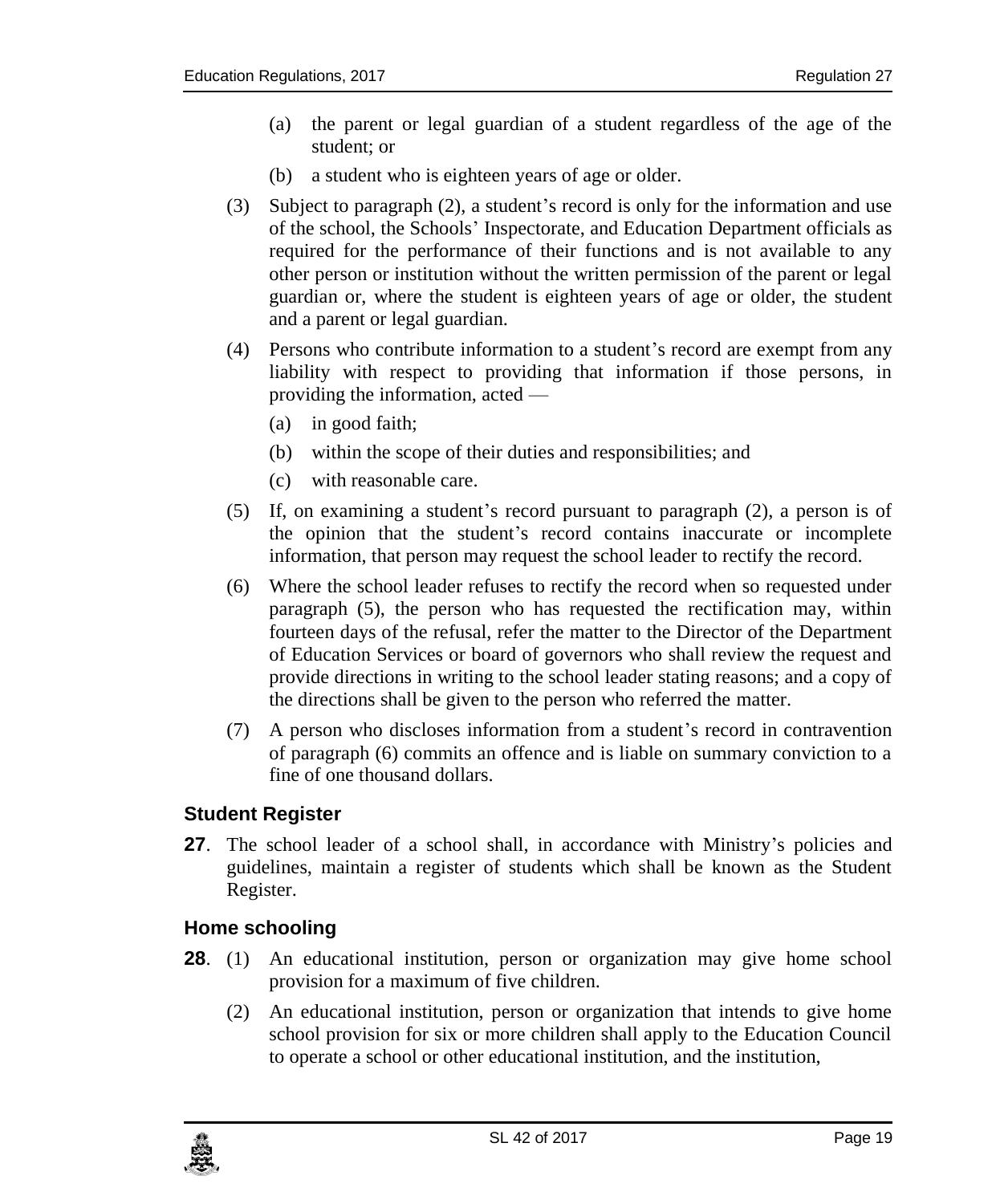person or organization shall not so operate unless the relevant approval has been granted.

# <span id="page-19-0"></span>**PART 5 - CURRICULUM AND ASSESSMENT OF STUDENTS**

### <span id="page-19-1"></span>**29. Educational stages**

**29**. The educational stages and general age ranges are —

- (a) early childhood care and education (from birth to 4 years);
- (b) primary (from 5 to 11 years);
- (c) middle secondary (from 11 to 14 years);
- (d) upper secondary (from 14 to 17 year); and
- (e) tertiary (post-compulsory) (16 years of age and older).

### <span id="page-19-2"></span>**30. Curriculum**

- **30.** (1) The mandatory subjects for the primary and middle secondary educational stages are as set out in the Law.
	- (2) In Government schools, the Curriculum shall be comprised of the following additional mandatory subjects —
		- (a) for the middle secondary educational stage, a modern foreign language;
		- (b) for the middle secondary and upper secondary educational stages, work readiness education and personal, social, and moral education.
	- (3) Government schools shall deliver programmes for optional subjects according to guidelines approved by the Chief Officer.

### <span id="page-19-3"></span>**31. Students with statements of special educational needs**

**31.** Any special educational provision for a student specified in a statement of eligibility may include provision to help ensure that appropriate accommodations or modifications are offered to the student in order that the student may attend school, have every opportunity to access the curriculum and assessments, achieve full potential and participate with all other students in the life of the school.

### <span id="page-19-4"></span>**32. Disapplication of curriculum**

**32**. The curriculum may be disapplied for individual students with approval from the Chief Officer based on criteria specified in writing by the Ministry.

### <span id="page-19-5"></span>**33. Curriculum**

**33**. The Chief Officer may establish minimum periods of time to be allocated to the teaching of any programme of study, for each of the mandatory subjects during each educational stage.

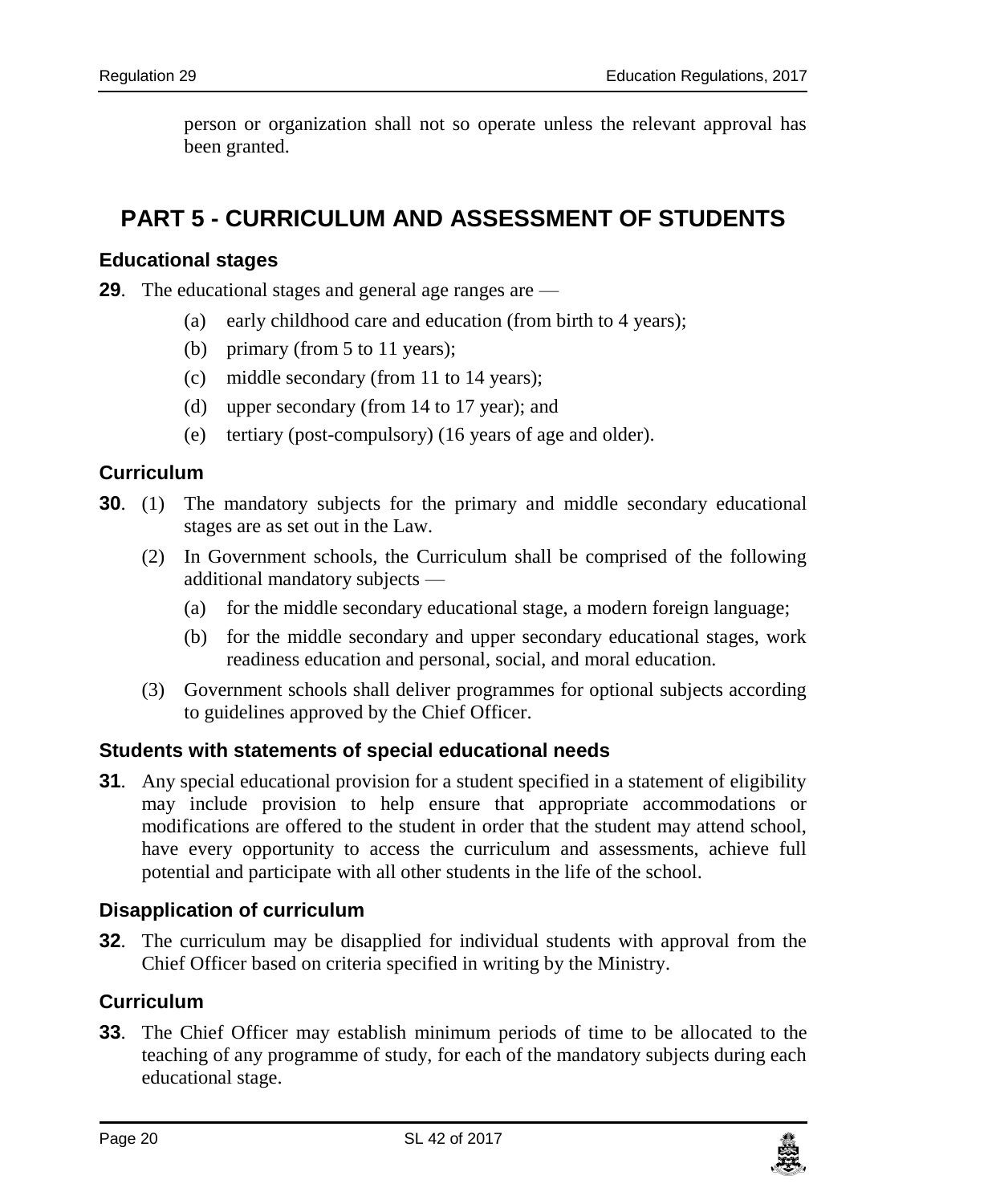### <span id="page-20-0"></span>**34. Review of curriculum**

**34**. The Minister shall, when the Minister thinks it necessary or expedient, direct the Chief Officer to make arrangements for the review of the Curriculum for Government schools.

### <span id="page-20-1"></span>**35. National assessments**

- **35.** (1) The Chief Officer may make arrangements, to assess students in all schools in accordance with the Ministry's policy and guidelines.
	- (2) The Director of the Department of Education Services in relation to Government schools and each governing body in relation to assisted schools or independent schools shall ensure that all students are assessed, and that the results are analyzed and reported to the Minister, in accordance with Ministry's policies and guidelines.

# **PART 6 - QUALITY ASSURANCE**

#### <span id="page-20-3"></span><span id="page-20-2"></span>**36. Quality assurance**

- **36.** (1) The Director of the Office of Education Standards shall
	- (a) select suitably qualified persons to be inspectors in the inspection teams;
	- (b) develop a Quality Assurance Handbook that guides the inspectors; and
	- (c) present a quality assurance report to the Minister and Chief Officer on the results of the quality assurance for each educational institution that includes —
		- (i) general information about the institution;
		- (ii) how effective the institution has been in the provision of leadership and management;
		- (iii) how effective the institution has been in providing for children's personal development;
		- (iv) how effective the institution has been in the provision of education and the impact on children's learning and development and the education standards achieved;
		- (v) how effective the institution has been in the provision of health, safety and welfare;
		- (vi) any issues about the quality of education provision and the immediate actions required by the institution to remedy the issues;
		- (vii) the recommendations for improvement for the institution in accordance with the criteria set by the Minister;

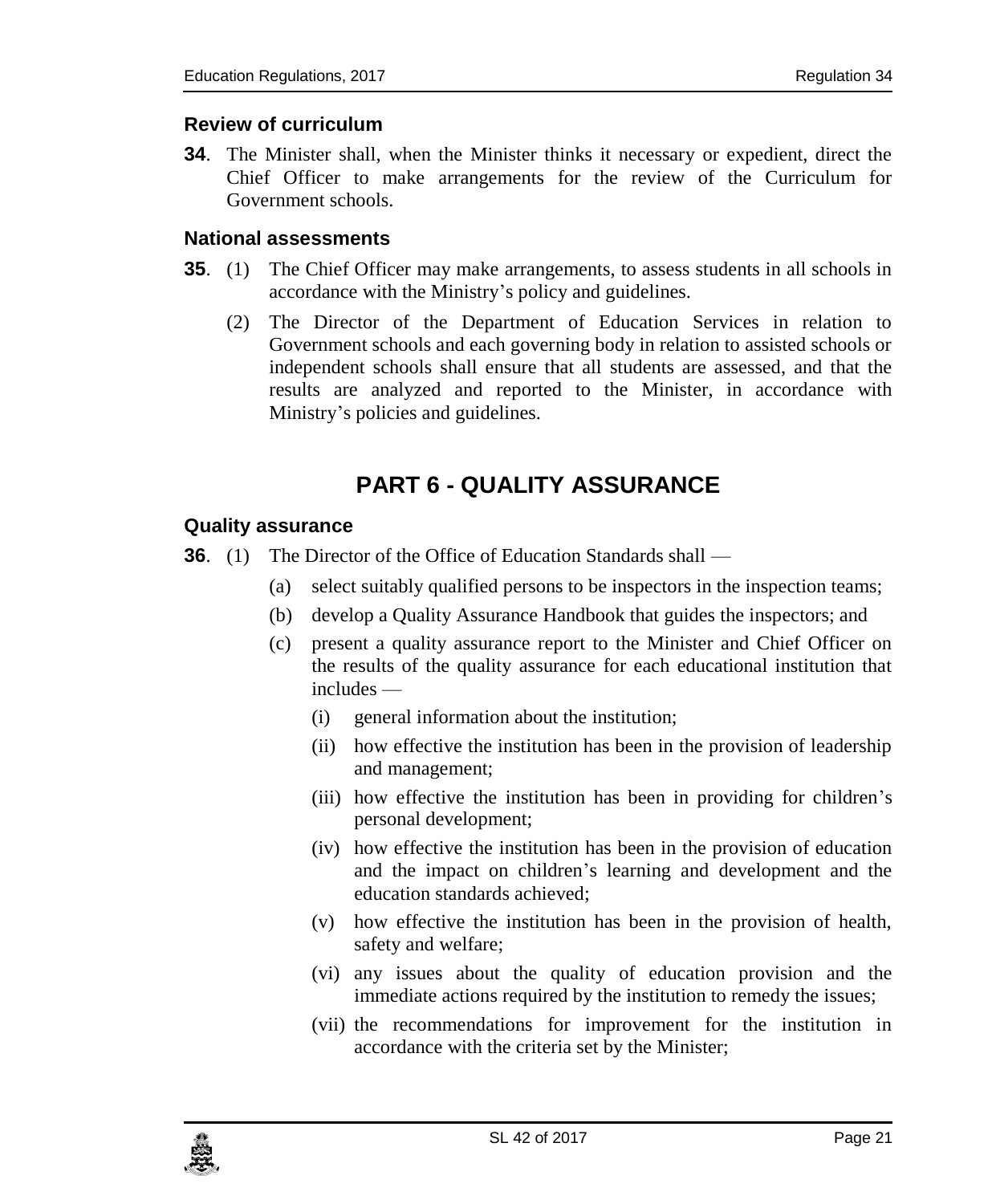- (viii) recommendations regarding an action plan to remedy the shortcomings of the institution concerned; and
- (ix) the time scale in which the actions and recommendations are to be taken;

and the final quality assurance reports shall be presented to Cabinet and thereafter published on a Cayman Islands Government website, together with a copy of the institution's action plan and any progress reports.

- (2) The Director of the Office of Education Standards shall present a report at least annually to the Minister and Chief Officer on the overall outcome of the quality assurances of educational institutions that includes a summary of —
	- (a) the national scope of improvement of the year inspected;
	- (b) the educational findings from the quality assurances on the effectiveness of the institutions inspected;
	- (c) the issues and trends within the recommendations made to institutions;
	- (d) progress against the recommendations made in quality assurances;
	- (e) next steps to remediation for institutions that require immediate actions;
	- (f) a schedule of revisits to check that compliance issues are remedied and to identify the progress that has been made; and
	- (g) recommendations to the Minister on the support required for improvement, and policy issues arising.

# **PART 7 FUNDING**

#### <span id="page-21-1"></span><span id="page-21-0"></span>**37. Access to funding - assisted schools**

**37**. Grants, subsidies and any other form of assistance to assisted schools or entities that are to become assisted schools shall be made and accessed in accordance with the Ministry's policy and guidelines .

### <span id="page-21-2"></span>**38. Access to funding - technical and vocational education and training**

**38**. Grants, subsidies and any other form of assistance for technical and vocational education and training shall be made and accessed in accordance with the Ministry's policy and guidelines in respect of institutions approved and registered by the Education Council.

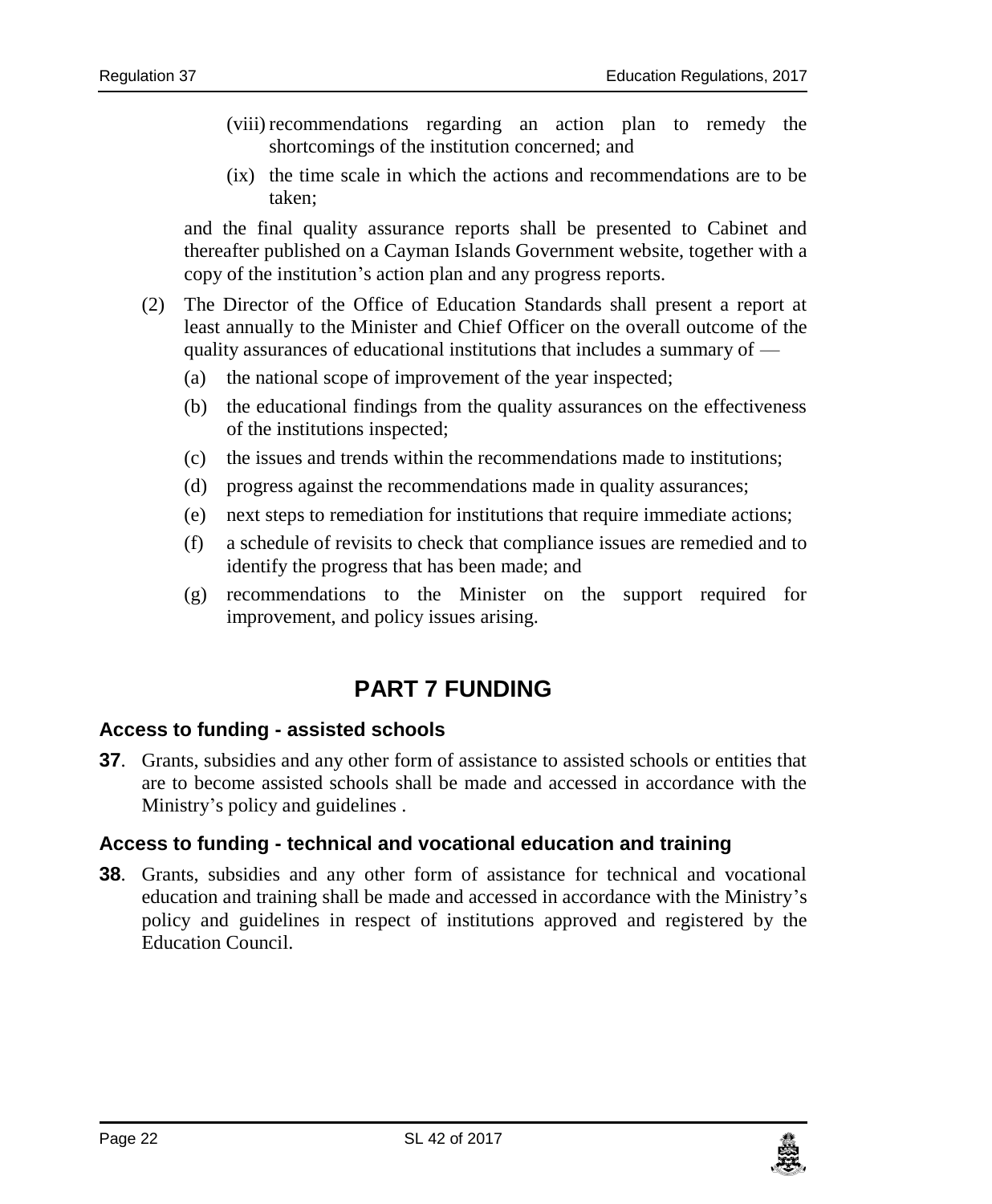# <span id="page-22-0"></span>**PART 8 - POST COMPULSORY EDUCATION AND TRAINING**

### <span id="page-22-1"></span>**39. Qualifications of teaching and training staff**

**39**. The governing body, owner or person responsible for executive decision making of an educational institution shall provide to the Chief Officer or the Chief Officer's designate proof that all post compulsory teaching and training members of staff meet the minimal educational and qualification standards approved by the Chief Officer or the Chief Officer's designate.

### <span id="page-22-2"></span>**40. Programme standards**

- **40**. (1) A programme at a tertiary institution shall be taught in accordance with the accreditation or certification standards of the institution as approved through registration of the institution.
	- (2) A programme at a post-compulsory training institution shall be taught in accordance with the accreditation or certification standards of the programme as approved through registration of the institution.

### <span id="page-22-3"></span>**41. Reports**

- **41**. A post compulsory institution shall provide periodic reports to the Chief Officer in respect of —
	- (a) the achievement of learning outcomes for its curricular programmes;
	- (b) the evaluation of graduate success through the use of indicators such as employment rates and admission rates to advanced degree programmes; and
	- (c) the evaluation of educational improvement through the use of indicators such as student retention, persistence and completion of programmes,

in accordance with the Ministry's policies and guidelines.

# <span id="page-22-4"></span>**PART 9 - EARLY CHILDHOOD CARE AND EDUCATION CENTRES**

### <span id="page-22-5"></span>**42. Application of Part 9**

**42**. This Part applies to early childhood care and education centres.

### <span id="page-22-6"></span>**43. Curriculum and programme**

**43**. (1) The Cayman Islands Early Years Curriculum Framework, or any curriculum approved by the Education Council, shall be implemented by early childhood care and education centres through the provision of a programme that caters to the needs of each child and ensures the conditions exist within the early childhood care and education centre for the development of —

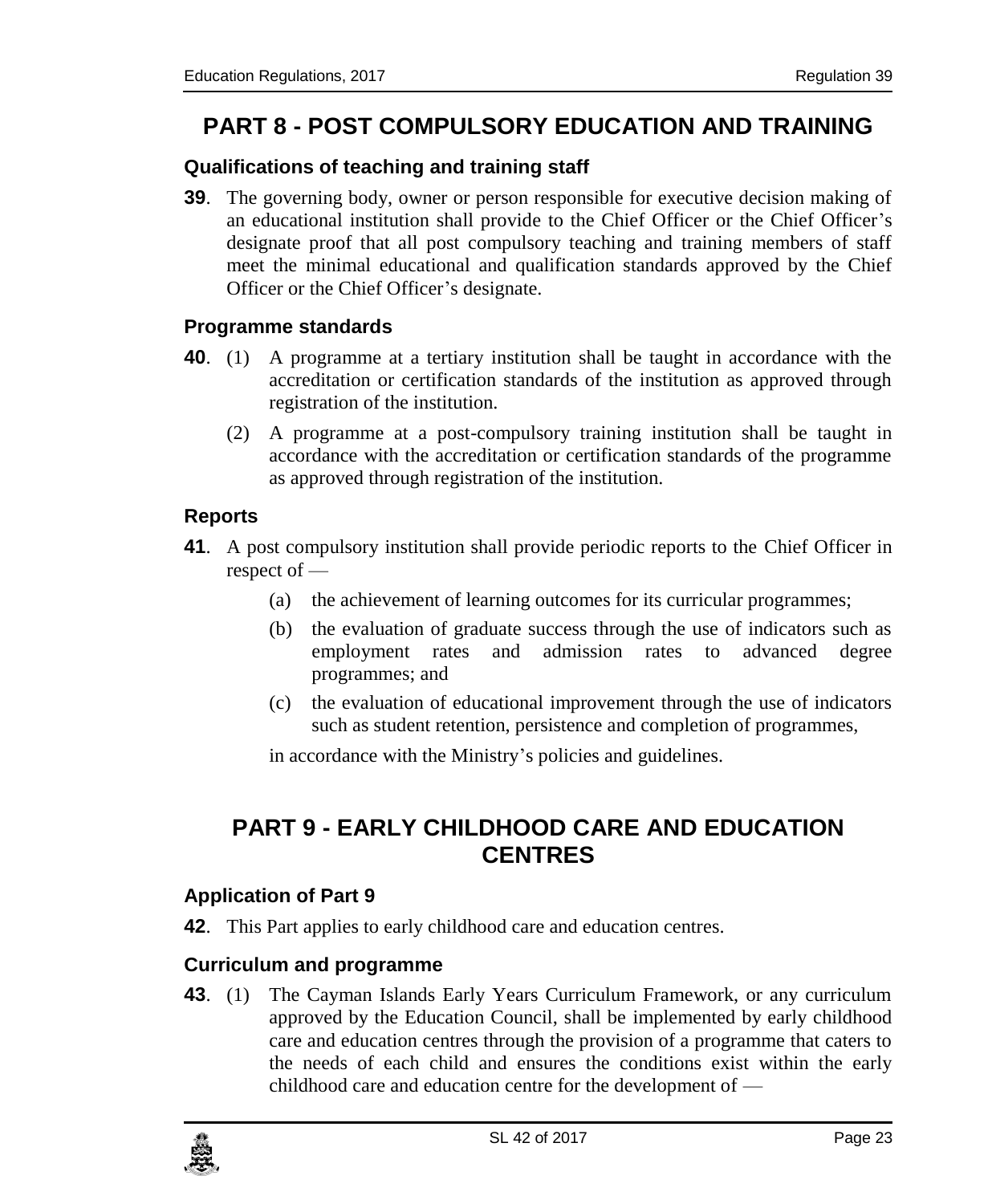- (a) a healthy, strong and well-adjusted child;
- (b) a child who is able to communicate effectively;
- (c) a child who values the child's culture and that of others;
- (d) a critical thinker and an independent learner;
- (e) a child who is self-respecting, respects others and the environment; and
- (f) a resilient child.
- (2) An early childhood care and education centre shall provide a safe, nurturing and caring environment for children, where interaction is meaningful and engaging to enhance children's learning and holistic development, and promotes positive reciprocal relationships

### <span id="page-23-0"></span>**44. Funding**

**44**. Any funding provided to early childhood care and education centres and for the attendance at such centres shall be in accordance with policies governing the funding and shall go through the oversight process as set out in the Ministry's policy and guidelines.

### <span id="page-23-1"></span>**45. Staffing ratios**

- **45**. (1) While in the care of an early childhood care and education centre, all children shall be supervised at all times by a sufficient number of staff and the staff:child ratio shall at all times be maintained.
	- (2) For the purposes of paragraph (1), the term "a sufficient number of staff", in relation to children present at the early childhood care and education centre, means a cumulative ratio of at least —
		- (a) one member of staff for every three children under the age of one year;
		- (b) one member of staff for every four children who have attained the age of one year but who have not attained the age of two years;
		- (c) one member of staff for every six children who have attained the age of two years but who have not attained the age of three years;
		- (d) one member of staff for every ten children who have attained the age of three years but who have not attained the age of four years, and
		- (e) one member of staff for every twelve children who have attained the age of four years but who have not attained compulsory school age.

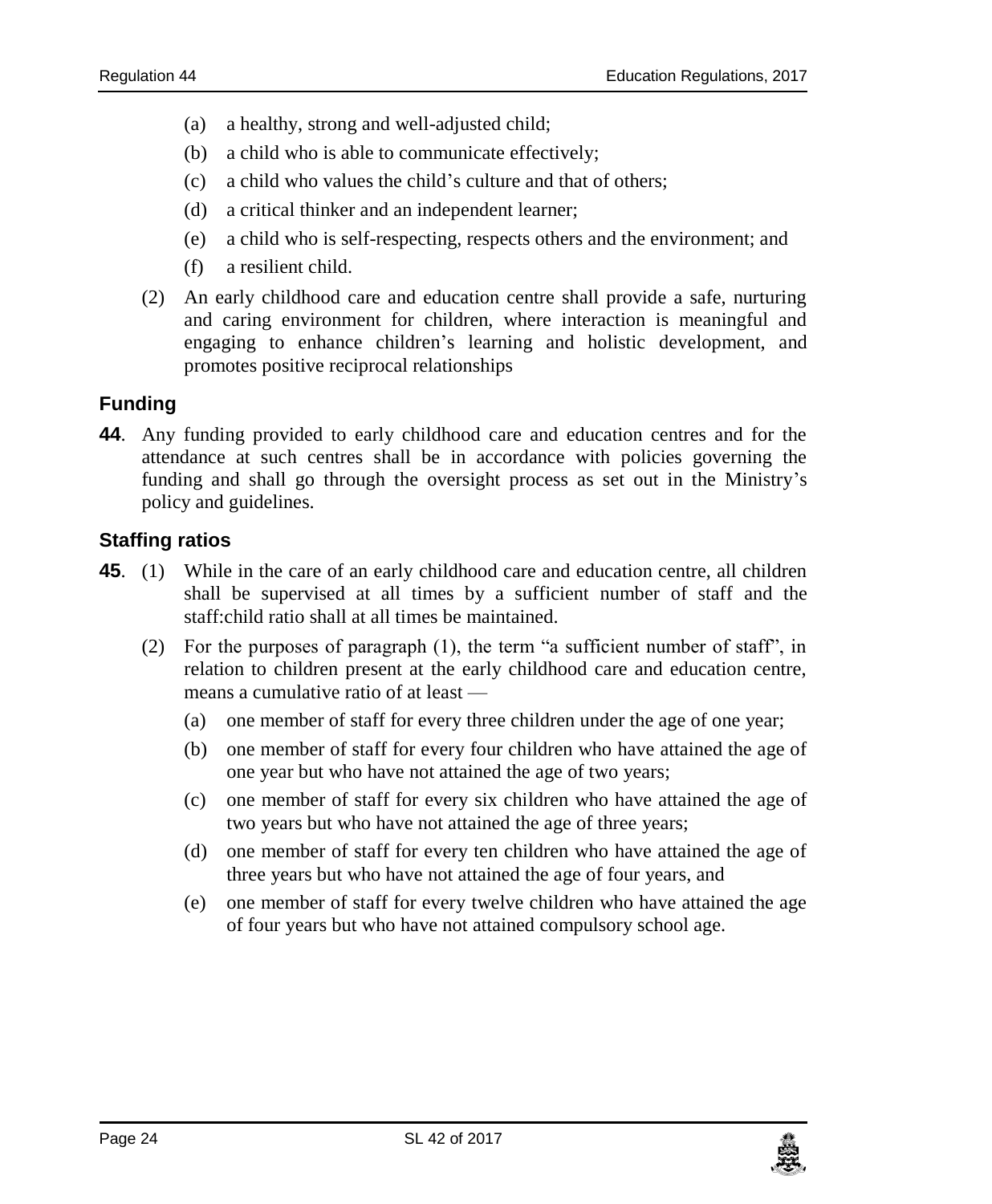### <span id="page-24-0"></span>**46. Qualifications of early childhood care and education centre staff**

- **46**. (1) In accordance with the Ministry's policies and guidelines, there shall be the required number of registered teachers at an early childhood care and education centre; and members of staff employed in the centre, in their respective capacities relating to the care and education of the children registered at the centre, shall possess at least a minimum qualification in early childhood care and education as well as —
	- (a) any additional qualifications required for the relevant position and duties in accordance with the Ministry's policies and guidelines;
	- (b) current first aid and cardiopulmonary resuscitation qualifications gained from an accredited training provider; and
	- (c) child protection training in compliance with the Law.
	- (2) Persons seeking employment at an early childhood care and education centre shall be subject to appropriate comprehensive screening in accordance with national policy prior to appointment.

### <span id="page-24-1"></span>**47. Safety**

- **47**. (1) A well-stocked first aid kit shall be accessible at all times.
	- (2) The premises of an early childhood care and education centre and its furniture, furnishings, fittings, equipment and materials shall be safe and hygienic, shall be maintained in good condition and shall meet the standards required by law and by the Ministry's policies and guidelines.
	- (3) Rooms and spaces which are occupied or used by children shall be located on the ground floor of a building.
	- (4) The layout of the premises shall be conducive to allowing free movement of children as they explore their environment and to keeping safety a priority in accordance with best practice.
	- (5) The layout and enrolment of an early childhood care and education centre shall allow for at least twenty square feet of useable space for each child indoors.
	- (6) There shall be at least forty square feet of play space outdoors for each child and the outdoor spaces shall be —
		- (a) connected to and directly accessible from the indoor space; and
		- (b) enclosed with structures, fences, and gates designed to ensure that children remain within the premises.

### <span id="page-24-2"></span>**48. Nutrition**

**48.** (1) Food shall be of sufficient variety, quantity and quality to meet children's needs and shall accord with healthy eating guidelines recognized in the Islands.

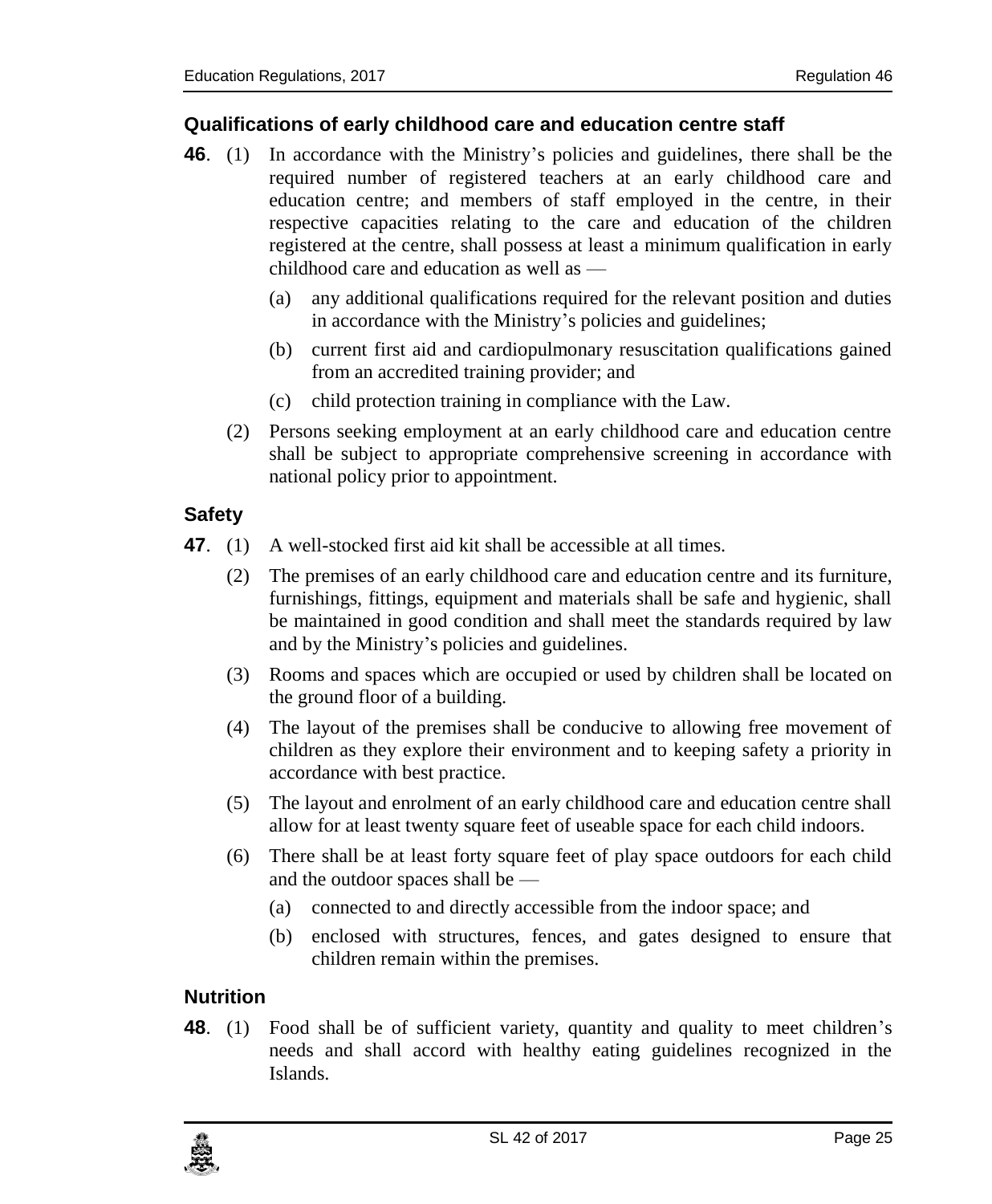- (2) Children shall have free access to potable water.
- (3) Food and water shall not be withheld from a child as a manner of discipline or inhumane treatment.
- (4) Children shall be fed in a manner which is safe and appropriate to their needs.

### <span id="page-25-0"></span>**49. Medical needs**

- **49**. (1) All practical steps shall be taken to get immediate medical assistance for a child who is in need of it due to an accident, illness or otherwise and, in a case where immediate medical assistance for a child is needed, the parent of the child shall be notified and an incident report completed in a prompt manner.
	- (2) Medicine (whether prescription or non-prescription) shall not be given to a child unless administered by —
		- (a) the parent or legal guardian of the child; or
		- (b) a member of staff of an early childhood care and education centre who has written authority, from the parent or legal guardian of the child, to administer the medicine.
	- (3) Members of staff who administer medicine to children shall be provided with relevant information and training.
	- (4) Medicine shall be stored safely and appropriately in a locked cabinet away from children's reach, and shall be disposed of or sent home after the specified time of administration.
	- (5) No person shall engage in the care of children at an early childhood care and education centre while suffering from a notifiable or infectious disease as defined in the *Public Health Law* (*2002 Revision*).

### <span id="page-25-1"></span>**50. Alcohol and tobacco on premises**

- **50**. (1) Alcohol and tobacco shall not be permitted on the premises of any early childhood care and education centre during the course of the working day.
	- (2) Members of staff and volunteers of an early childhood care and education centre shall be free from the effects, odours and remnants of alcohol and tobacco products when in contact with patrons and children during the course of the working day.

### <span id="page-25-2"></span>**51. Provision for children with special education needs or disabilities**

**51**. (1) Early childhood care and education centres shall ensure that reasonable accommodation is available so that every child who may have or has special education needs or disabilities enjoys rights, privileges, benefits and treatment on an equal basis with children without special education needs or disabilities.

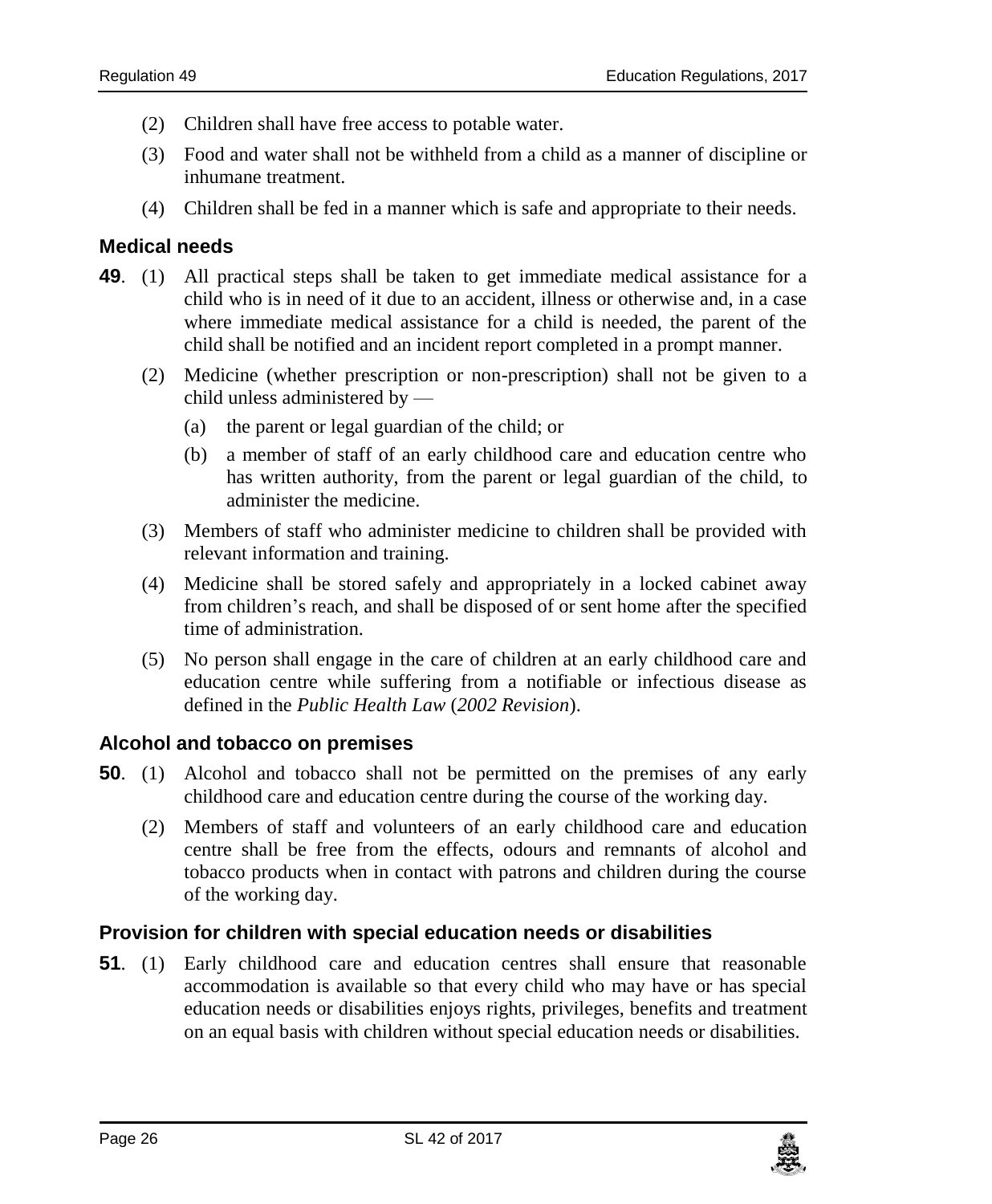(2) Provision at early childhood care and education centres shall comply with national policy and the Ministry's policy and guidelines for special education needs or disabilities for children under compulsory school age.

### <span id="page-26-0"></span>**52. Family partnership**

- **52**. (1) A system shall be in place for the regular exchange of information between parents and members of staff of the early childhood care and education centre regarding their children's learning and development.
	- (2) The parent or legal guardian of a child enrolled at an early childhood care and education centre shall work in partnership with the early childhood care and education centre to support the child's holistic development.

# **PART 10 – DISCIPLINE IN SCHOOLS**

### <span id="page-26-2"></span><span id="page-26-1"></span>**53. Behaviour Policy**

- **53**. (1) The Director of the Department of Education Services, school leaders and the governing body of a school shall ensure that written measures designed to promote good behaviour and discipline on the part of students, are brought to the attention of members of staff, students, and parents and legal guardians of students and are consistently implemented; and these measures shall be referred to as the 'Behaviour Policy'.
	- (2) The school leader shall in determining the Behaviour Policy
		- (a) act in accordance with current written guidance issued by the Director of the Department of Education Services or the governing body pursuant to the Law or these Regulations; and
		- (b) have regard to any notification or guidance given to the school leader pursuant to the Law or these Regulations.

#### <span id="page-26-3"></span>**54. Enforcement of disciplinary penalties – general**

- **54**. (1) This regulation applies in relation to a disciplinary penalty, including detention, imposed on a student by any school at which education is provided for the student, other than a penalty which consists of suspension, exclusion or expulsion.
	- (2) The imposition of the disciplinary penalty is lawful if it is reasonable in all the circumstances and is in accordance with the Behaviour Policy.
	- (3) In determining for the purposes of paragraph (2) whether the imposition of the penalty is reasonable, the following matters shall be taken into account —
		- (a) whether the imposition of the penalty constitutes a proportionate punishment in the circumstances of the case; and

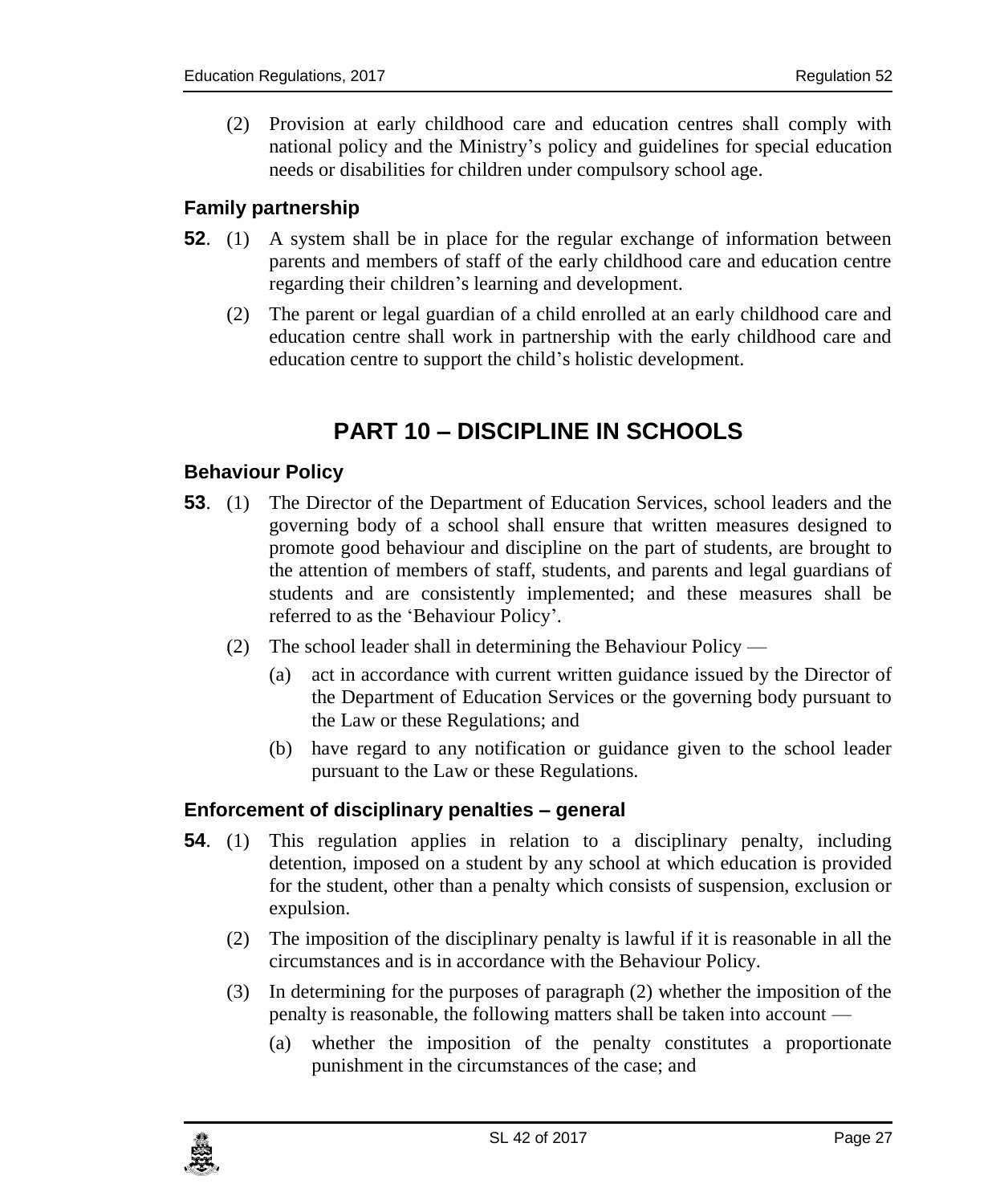- (b) any special circumstances relevant to its imposition on the student which are known to the person imposing it (or of which that person ought reasonably to be aware) including in particular —
	- (i) the student's age;
	- (ii) any special educational needs the student may have;
	- (iii) any disability the student may have; and
	- (iv) any religious requirements affecting the student.

#### <span id="page-27-0"></span>**55. Guidance on issues relating to screening, searching and confiscation**

- **55.** (1) The Chief Officer shall provide guidance to
	- (a) explain schools' powers of screening and searching students;
	- (b) explain the power to search students without consent;
	- (c) explain the power to seize and then confiscate items found during a search; and
	- (d) provide clarification on the use of force.
	- (2) Guidance on issues relating to screening, searching and confiscation shall include —
		- (a) the procedure for screening;
		- (b) the procedure for searches with consent;
		- (c) the procedure for searches without consent;
		- (d) the authorization of members of staff;
		- (e) the training for members of staff;
		- (f) the grounds for a search;
		- (g) the procedure for searches for items banned by the school rules;
		- (h) the extent of a search;
		- (i) the procedure following a search;
		- (j) information relating to the use of force;
		- (k) information advising students, parents and legal guardians of the procedure for complaints; and
		- (l) information advising students, parents and legal guardians of procedures in general.

#### <span id="page-27-1"></span>**56. Authority to suspend, exclude or expel a student**

**56**. (1) School leaders and deputy school leaders of Government schools, assisted schools or independent schools may internally suspend, exclude or expel a student in accordance with national policy.

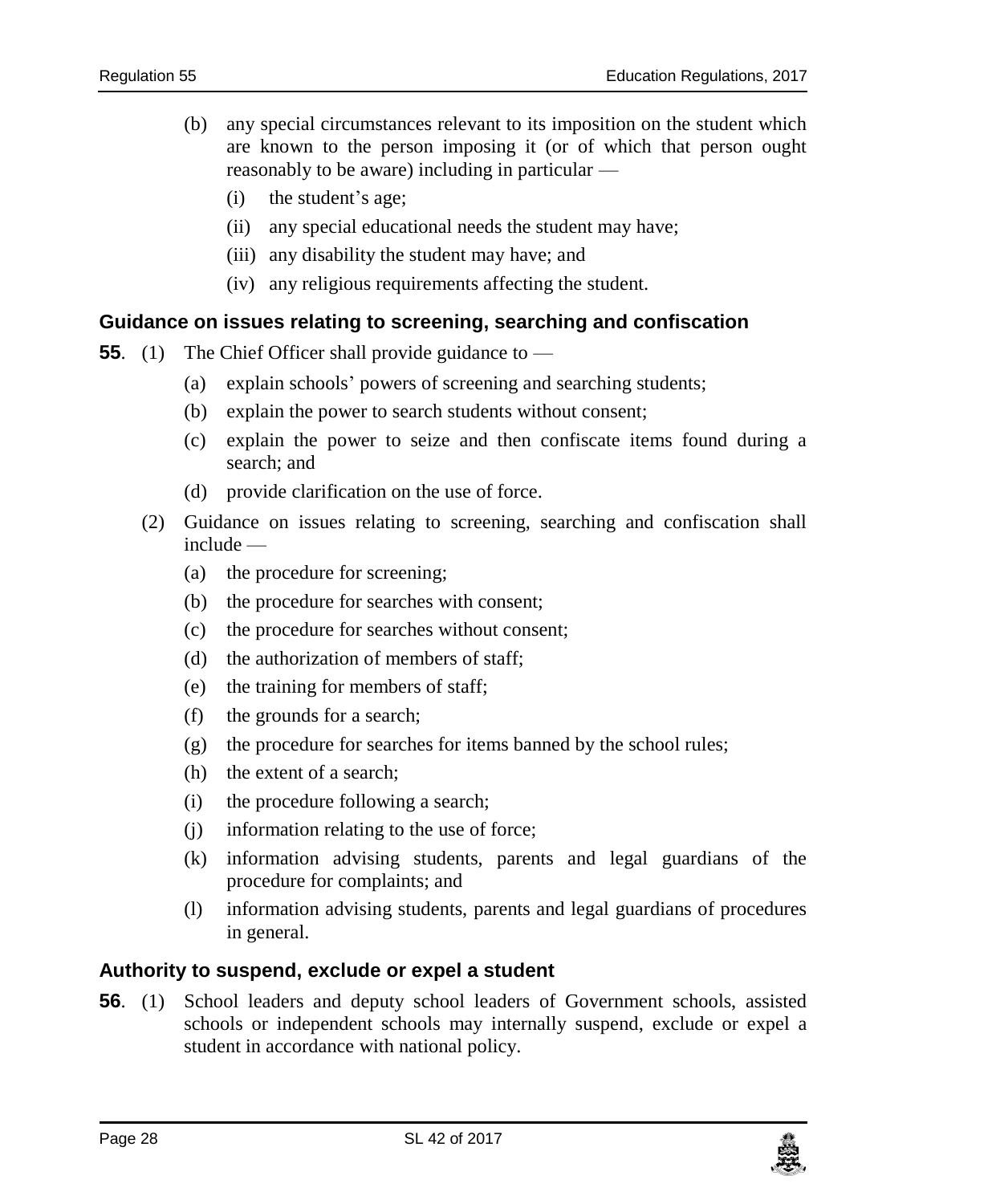(2) The Chief Officer shall be notified when a Government school, assisted school or independent school is considering expelling a student.

### <span id="page-28-0"></span>**57. Submissions against exclusion and expulsion**

**57**. A student or a parent or legal guardian of a student may make a written submission against an exclusion or expulsion of the student in accordance with national policy.

#### <span id="page-28-1"></span>**58. Guidance on issues relating to suspension, exclusion and expulsion**

- **58.** (1) The Chief Officer shall issue guidance regarding
	- (a) the circumstances in which a student may be placed on suspension, exclusion or expulsion; and
	- (b) the responsibilities of the Director of the Department of Education Services, governing bodies and school leaders in respect of the suspension, exclusion or expulsion of a student.
	- (2) Guidance issued under paragraph (1) shall include information on
		- (a) the meaning of the words "suspension", "exclusion" and "expulsion";
		- (b) who may suspend, exclude or expel a student;
		- (c) the circumstances in which a student may be placed on suspension, excluded to home or expelled from school, including charge-related exclusions;
		- (d) duties relating to informing parents;
		- (e) the procedure for parents to make a submission against a suspension, exclusion or expulsion; and
		- (f) the responsibilities relating to the provision of education to students who have been suspended, excluded or expelled.

### <span id="page-28-2"></span>**59. School property**

- **59.** (1) Every student in a Government school, assisted school or independent school shall take good care of any property placed at the student's disposal and where the property is to be returned, the property shall be returned in good condition at the end of the school activities on a day and time determined by the school leader.
	- (2) If a student fails to comply with paragraph (1), the Director of the Department of Education Services or governing body may claim the value of the property from the parent or legal guardian of the student.
	- (3) If the property of a school is destroyed, damaged, lost or converted by an intentional or negligent act —
		- (a) of a student, the student's parent or legal guardian is liable in respect of the act of the student; or

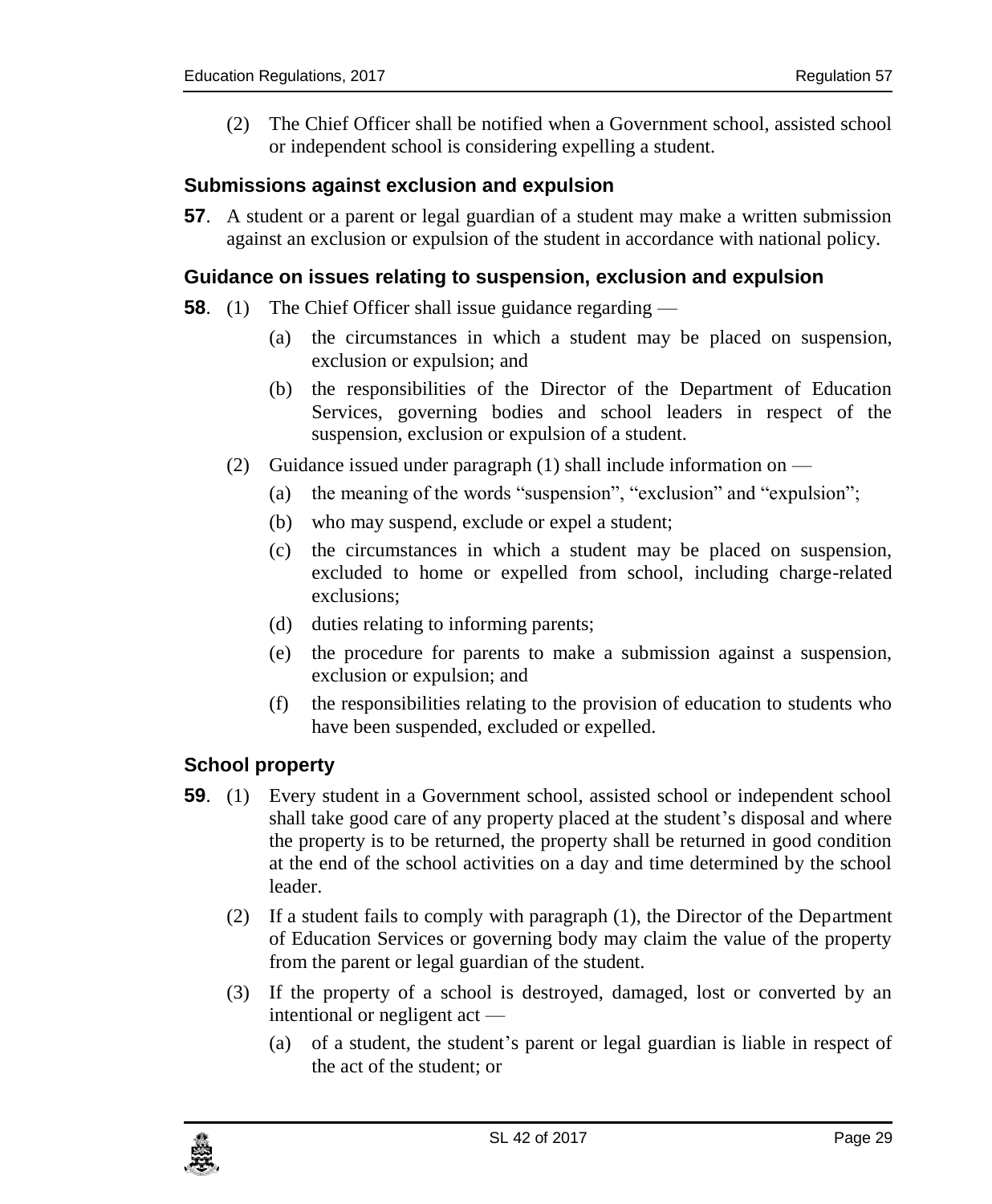(b) of two or more students acting together, the parents or legal guardians of the students are jointly and severally liable in respect of the act of the students.

### <span id="page-29-0"></span>**60. Recording and reporting the use of force by staff**

- **60**. (1) The Director of the Department of Education Services or governing body shall ensure that a procedure is in place in each school for —
	- (a) recording each incident in which a member of staff uses force on a child for whom care is being provided at the school; and
	- (b) reporting each use of force incident to each parent or legal guardian of the child as soon as practicable after the incident.
	- (2) The Director of the Department of Education Services or governing body shall take all reasonable steps to ensure that the procedure is complied with.
	- (3) The procedure shall require that a record of a use of force incident is made in writing as soon as practicable after the incident.
	- (4) The procedure shall include provision to the effect that
		- (a) a person who would otherwise be required by the procedure to report an incident to a parent or legal guardian shall not report it to that parent or legal guardian if it appears that doing so would be likely to result in significant harm to the child; and
		- (b) if it appears that there is no parent or legal guardian of the child to whom the incident could be reported without that being likely to result in significant harm to the child, a report of the incident will be made to the Department of Children and Family Services.

### <span id="page-29-1"></span>**61. Guidance on use of force**

- **61.** (1) The Chief Officer shall issue guidance
	- (a) to make clear the circumstances in which force may be used in schools;
	- (b) to help members of staff feel more confident about using this power; and
	- (c) to make clear the responsibilities of school leaders in respect of this power.
	- (2) Guidance issued under paragraph  $(1)$  shall include information on
		- (a) the meaning of reasonable force;
		- (b) who can use reasonable force;
		- (c) when reasonable force can be used;
		- (d) the school's approach to the use of force;
		- (e) the application of force;
		- (f) the training of members of staff;

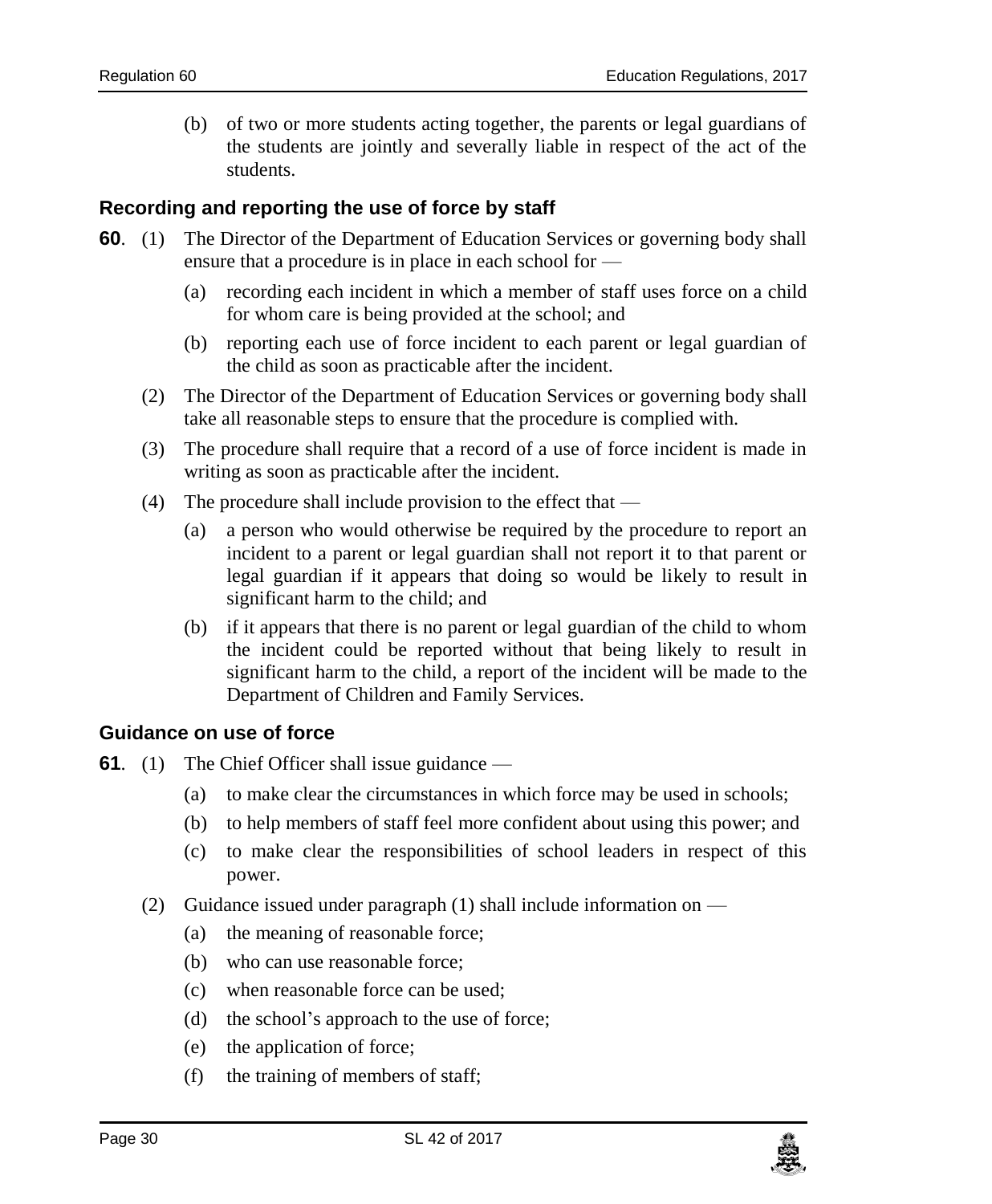- (g) reporting and communicating when force has been used;
- (h) dealing with complaints; and
- (i) the need for schools to have a policy dealing with reasonable force.

# **PART 11 - SPECIAL EDUCATIONAL NEEDS**

### <span id="page-30-1"></span><span id="page-30-0"></span>**62. Definition of "responsible authority"**

- **62**. In this Part, "responsible authority"
	- (a) in relation to a Government school, means the Director of the Department of Education Services;
	- (b) in relation to an assisted school or independent school, means the governing body of that school; and
	- (c) in relation to a place other than a school, means the person in charge of the education delivered at that place.

### <span id="page-30-2"></span>**63. Process for assessment of persons who may have special educational needs**

- **63**. Persons who are involved in
	- (a) identifying or assessing persons who may have special educational needs; or
	- (b) making provision for those needs,

shall possess appropriate qualifications relevant to their specific roles, and accreditation from relevant bodies, in accordance with Ministry's policies and guidelines.

- (2) Upon the identification of a student who may be considered to have special educational needs, a referral for assessment giving reasons for the student's identification shall be sent by or on behalf of the responsible authority to the parents or legal guardians of the identified student and in all cases to the Director of the Department of Education Services.
- (3) Upon receiving a referral for assessment and from time to time thereafter as may be appropriate, having regard to the National Policy and Guidelines on Special Educational Needs, the responsible authority in relation to the school at which the identified student is registered shall, with the consent of the parent or legal guardian of the identified student, ensure that an assessment of the educational needs of the student identified in the referral for assessment is carried out.
- (4) If a parent or legal guardian of an identified student, refuses to consent to the assessment after a minimum of three attempts to obtain consent and, if it is deemed by the responsible authority that the refusal for assessment is making

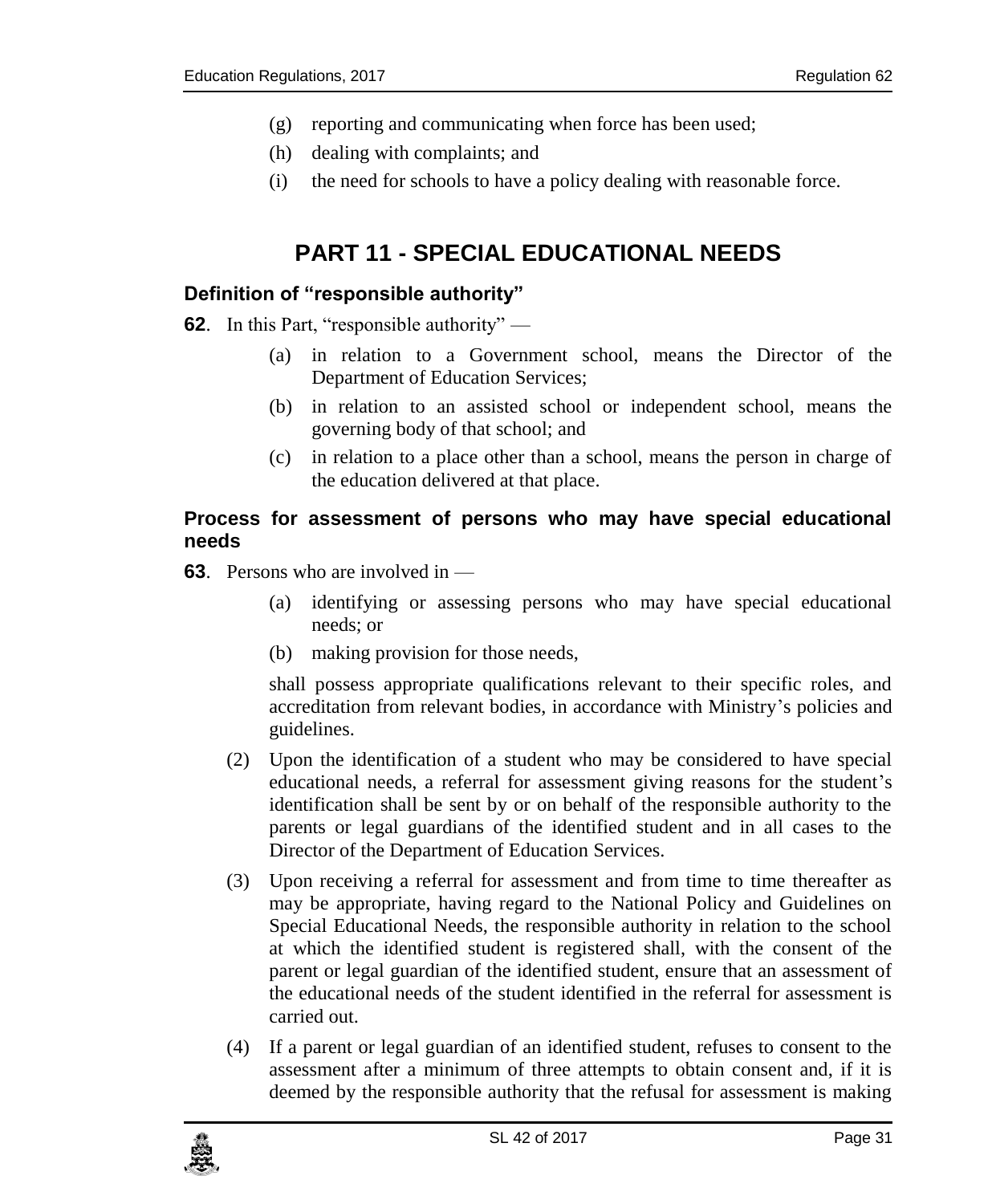difficult or denying appropriate access to a rightful education suitable to the needs of the identified student, the responsible authority may authorize assessments with the agreement of the Director of the Department of Education Services or the governing body.

(5) An educational institution's determination of a student's special educational needs eligibility shall be based on a comprehensive assessment in accordance with the Ministry's policy and guidelines.

### <span id="page-31-0"></span>**64. Appeal in respect of education provision in statement of eligibility**

**64**. A student's parent or legal guardian who is dissatisfied with the education provided pursuant to a determination made under regulation 63(5), may appeal to the Chief Officer or the Chief Officer's designate in accordance with the Ministry's policy and guidelines in respect of that provision of education.

### <span id="page-31-1"></span>**65. Funding for alternative placement**

- **65**. (1) If educational provision within Government schools has been exhausted and a student with special education needs has not made appropriate academic progress, the parent or legal guardian of the student may apply for funding or additional resources for alternative education.
	- (2) The application criteria and process for alternative education placement shall be outlined in the Ministry's policy and guidelines.
	- (3) Upon approval of any funding, a contractual agreement between the Ministry and the applicant on terms of funding shall be required.
	- (4) The Education Council shall have the right to withdraw funding if it is deemed with sufficient evidence that funding is not being utilized within the agreed terms for accessing educational or vocational training, or tertiary education.
	- (5) An approved list of alternative placements and programmes shall be made available to the Education Council for the selection of alternative placement based on the recommendation outlined in the policy.

# **PART 12 - USE OF SCHOOL PREMISES**

#### <span id="page-31-3"></span><span id="page-31-2"></span>**66. Rental of Government school premises**

**66**. (1) The Director of the Department of Education Services or the Director's designate shall establish at every Government school, a list of spaces that may be used for rental by entities; and rental of school premises shall be limited to the areas so established, except in special circumstances where permission is obtained from the Director of the Department of Education Services,.

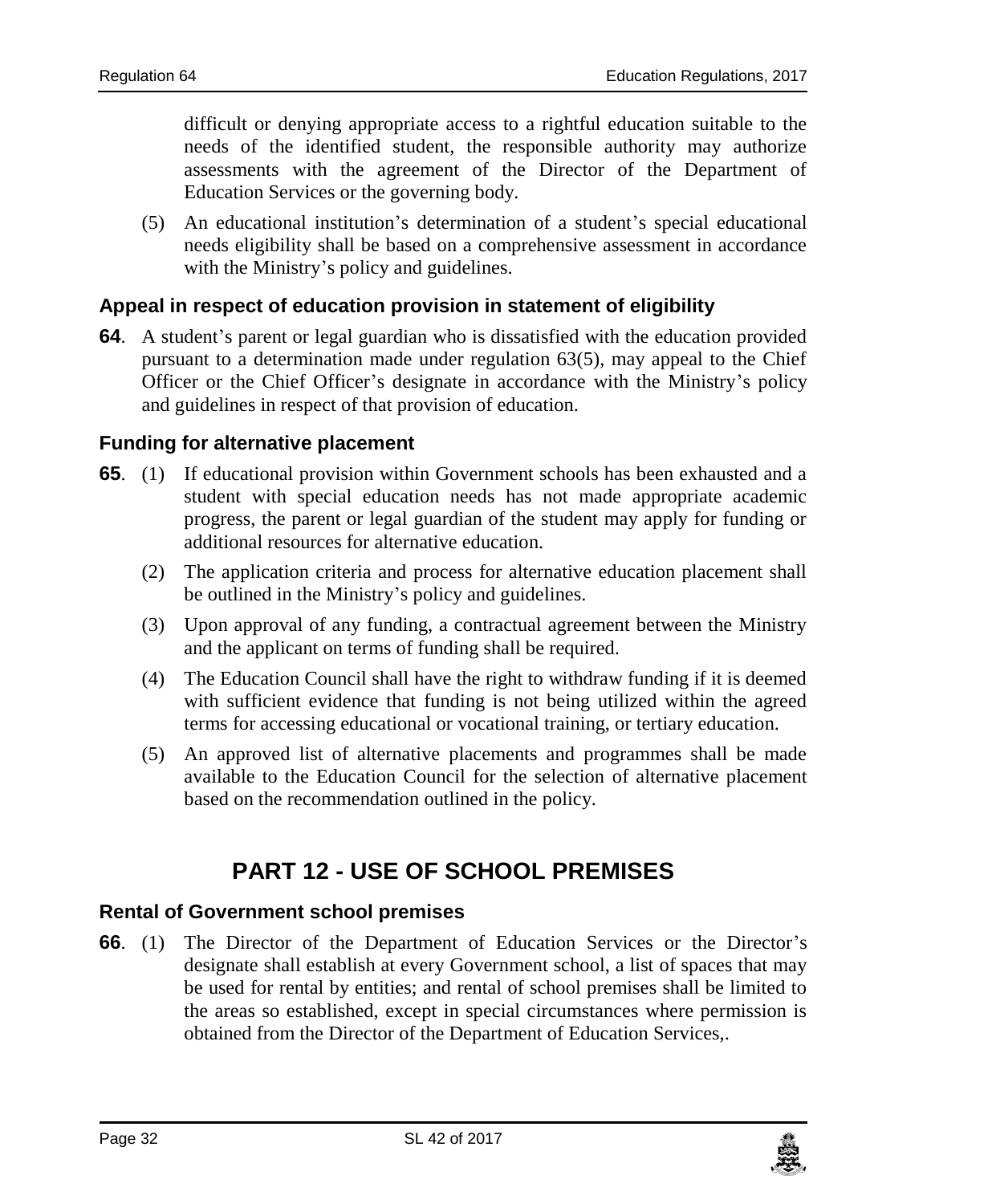- (2) A person that wishes to use the premises of a Government school shall submit an application to enter into a rental agreement with the Government through the Department of Education Services.
- (3) Unless otherwise authorized by the Director of the Department of Education Services or the Director's designate, the rental agreement shall be made only if the Director of the Department of Education Services or the Director's designate has determined —
	- (a) the appropriateness of the activity to allow it to take place on the school premises;
	- (b) that the activity would not disrupt the school's activities related to teaching and learning;
	- (c) that the activity would not put students, members of staff or the premises at a greater risk than that which is reasonably expected during a normal school day;
	- (d) that approval for the activity was first obtained from the school leader or the school leader's designate; and
	- (e) that the risk associated with the activity has been assessed and the appropriate liability coverage has been obtained based on the risk assessed.
- (4) The rental agreement shall indicate the fee to be paid for rental of the school premises and shall provide that no alcoholic beverage, tobacco or illegal substance, material or paraphernalia shall be allowed on the school premises.
- (5) The school leader of the Government school or the school leader's designate, in collaboration with the school's Facilities Officer, shall be responsible for ensuring that the school premises —
	- (a) are clean prior to the start of the activity to which the rental agreement relates; and
	- (b) are cleaned after the activity by the entity with whom the rental agreement was made and are ready for occupation by students and members of staff for the school session following the event.

### <span id="page-32-0"></span>**67. Rental fees**

- **67**. (1) The Director of the Department of Education Services or the Director's designate shall establish a fee structure for the rental of Government school premises by entities.
	- (2) The Director of the Department of Education Services or the Director's designate may assess additional fees to be paid by an entity with whom a rental agreement was made, after the activity to which the rental agreement relates, if it is determined that —
		- (a) resources or equipment owned by the school have been damaged; or

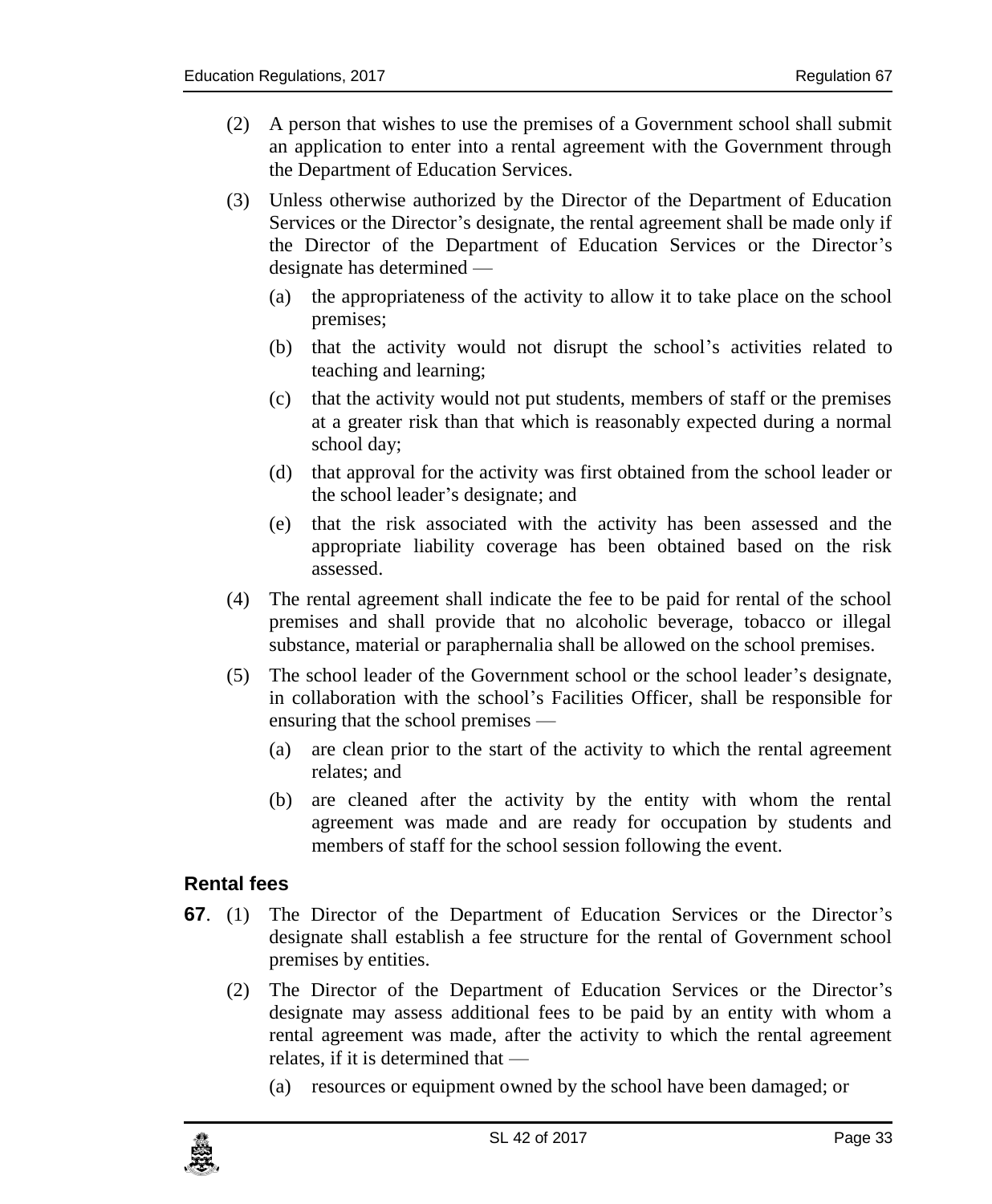(b) additional exceptional cleaning services are required to make the school fit for occupation by members of staff and students.

### <span id="page-33-0"></span>**68. Sale of food on school premises**

- **68**. (1) No person shall sell or offer for sale any services, goods, food, beverages or any other item on school premises without the prior written permission of the Director of the Department of Education Services or the Director's designate.
	- (2) A person who wishes to sell or offer for sale the things referred to in paragraph (1), on the premises of a Government school shall apply in a form supplied by the Ministry to the Director of the Department of Education Services or the Director's designate for permission to do so and approval may be granted on such terms and conditions as the Director of the Department of Education Services or the Director's designate sees fit.
	- (3) After a vendor has been approved, the vendor shall be subject to inspections and standards in accordance with the Ministry's policies and guidelines.
	- (4) Every person who sells or offers for sale the things referred to in paragraph (1) on school premises shall ensure that the area used by that person is in a clean state and that all wrapping or other kinds of litter are collected for disposal.
	- (5) The sale of food and drink shall not be permitted during lesson periods unless approval has been granted by the school leader.
	- (6) The Director of the Department of Education Services or the Director's designate may revoke the written permission given to any vendor who contravenes any of the conditions set by the Director of the Department of Education Services or the Director's designate.

# **PART 13 - CHILD PROTECTION**

#### <span id="page-33-2"></span><span id="page-33-1"></span>**69. Child protection policies**

**69**. Leaders of post-compulsory and tertiary institutions offering services to children, school leaders of institutions offering compulsory education to children and owners of early childhood care and education centres shall have a written Child Protection policy based on national policy.

### <span id="page-33-3"></span>**70. Child protection training**

**70**. (1) Leaders of post-compulsory and tertiary institutions offering services to children, school leaders of institutions offering compulsory education to children and owners of early childhood care and education centres shall ensure that —

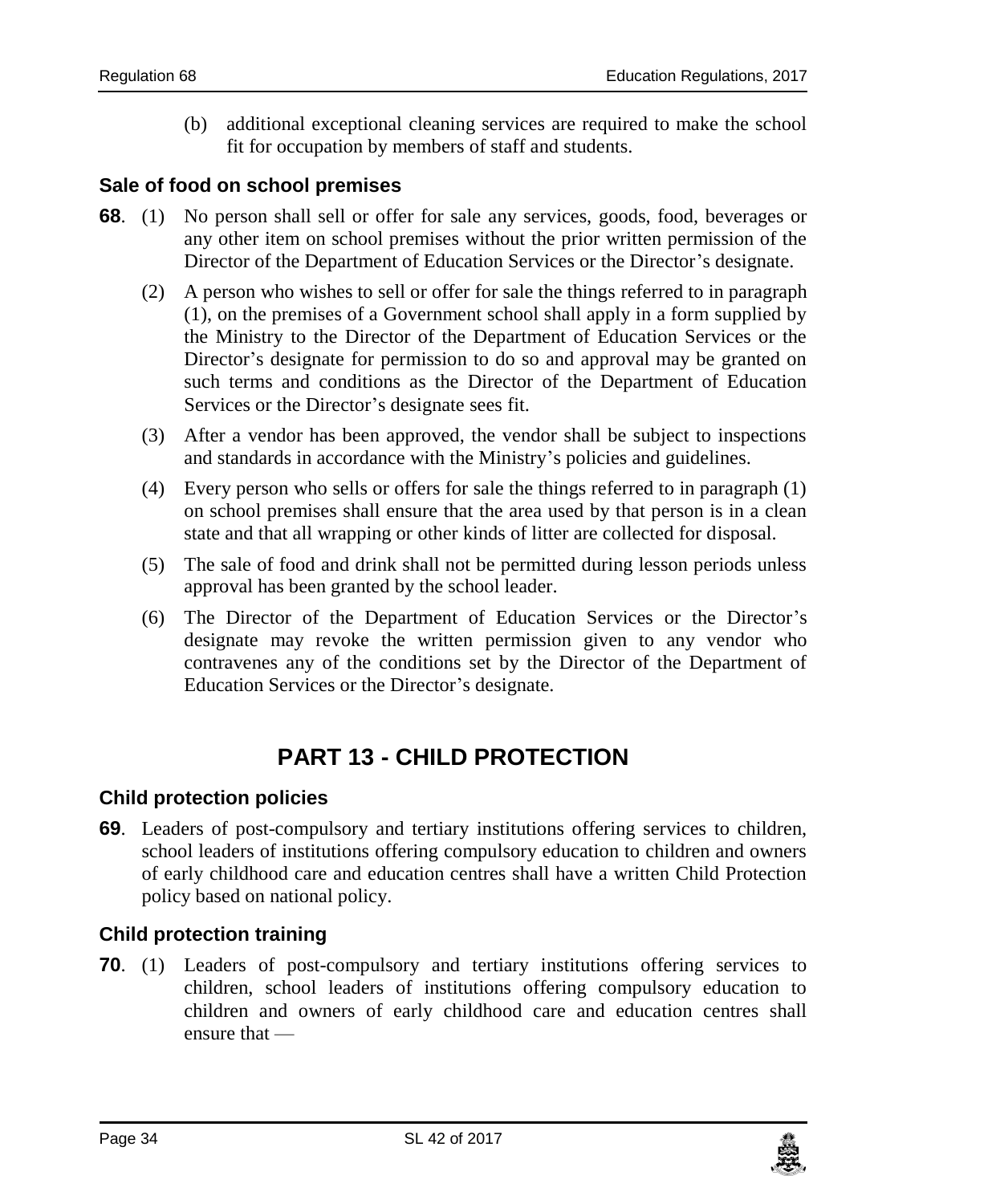- (a) persons employed at a school or early childhood care and education centre are trained in child protection and reporting procedures, in accordance with national policy;
- (b) volunteers have received appropriate training and, in particular, training relating to health and safety and child protection matters, prior to commencing any voluntary work, in accordance with national policy; and
- (c) volunteers work under the supervision of a teacher or full-time member of staff and are not left alone with a student or child.
- (2) Leaders of post-compulsory and tertiary institutions offering services to children, school leaders of institutions offering compulsory education to children and owners of early childhood care and education centres shall implement an appropriate programme for students and children to develop skills necessary to enable them to recognize and resist abuse and potentially abusive situations, in accordance with national policy
- (3) Before a person is appointed as a member of staff of a post- compulsory or tertiary institution offering services to children, an institution offering compulsory education to children or an early childhood care and education centres, the person shall be subject to appropriate comprehensive screening in accordance with national policy.

### <span id="page-34-0"></span>**71. Mandatory reporting**

**71**. The provisions of the *Children Law* (*2012 Revision*) relating to the mandatory reporting of child abuse shall apply to all persons employed in a full- time capacity in the Ministry whose functions involve coming into contact with children, or information relating to children in schools.

# **PART 14 - MISCELLANEOUS**

### <span id="page-34-2"></span><span id="page-34-1"></span>**72. Ministry's policies and guidelines**

**72**. The Ministry may, with the approval of the Cabinet, make policies and guidelines for giving effect to these Regulations.

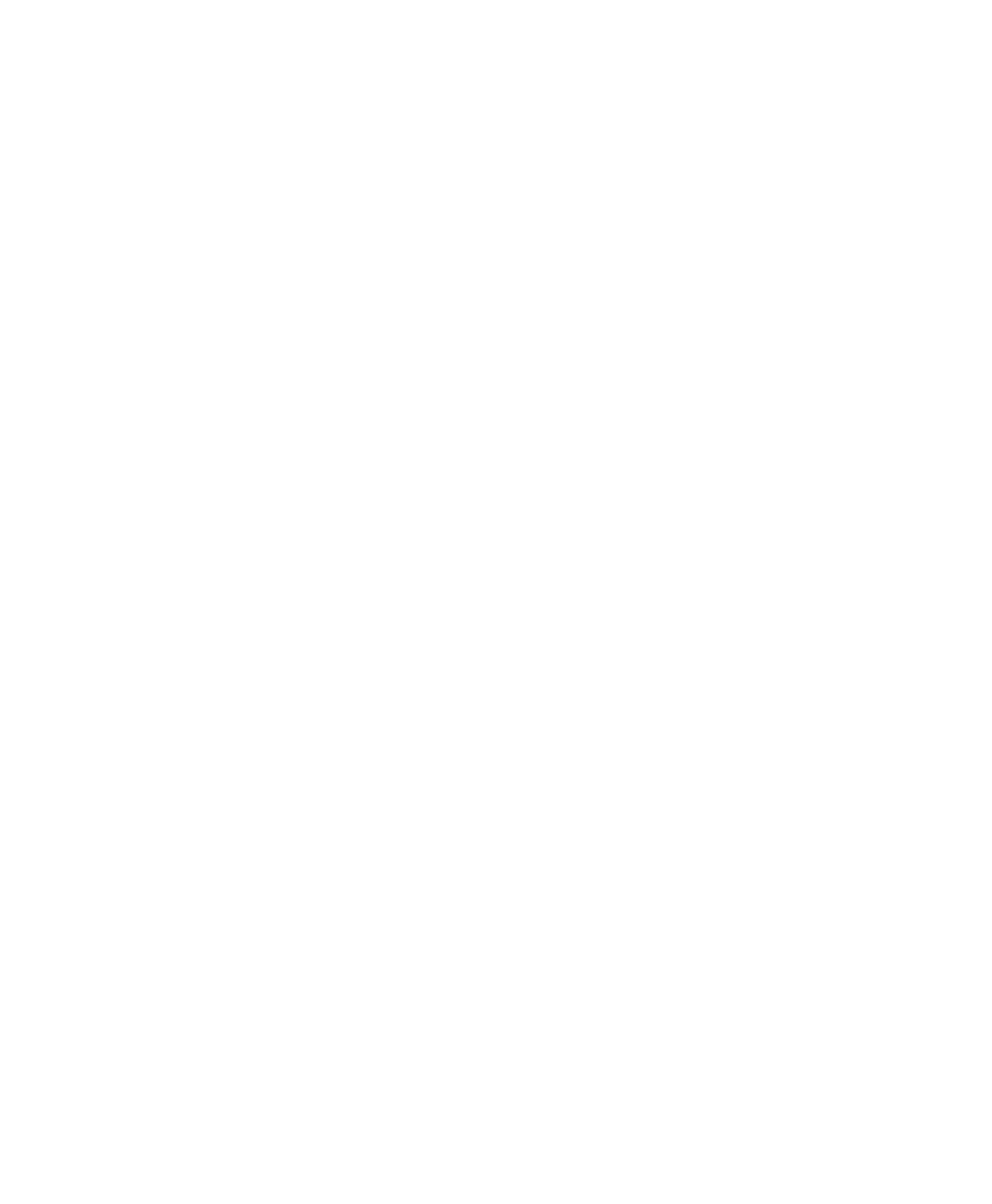# <span id="page-36-0"></span>**SCHEDULE**

## (Regulation 3)

### **THE EDUCATION COUNCIL**

### *Resignation of members*

- <span id="page-36-1"></span>1. (1) Any member of the Education Council, other than the Chair may at any time resign from the Council by instrument in writing addressed to the Cabinet and transmitted through the Chair and, from the date of the receipt by the Cabinet of such instrument, the member shall cease to be a member of the Council.
	- (2) The Chair may at any time resign office as a member of the Education Council by instrument in writing addressed to the Cabinet and the resignation shall take effect from the date of the receipt of such instrument by the Clerk of the Cabinet.

### *Forfeiture of membership*

<span id="page-36-2"></span>2. Any member of the Education Council who fails to attend three consecutive meetings without excuse acceptable to the Chair of the Council shall cease to be a member.

### *Filling of vacancies*

<span id="page-36-3"></span>3. If any vacancy occurs in the membership of the Education Council the vacancy shall be filled by the appointment of another member who may, subject to this Schedule hold office for the remainder of the period for which the previous member was appointed, but the appointment shall be made in the same manner and from the same category of persons, if any, as the appointment of the previous member.

### *Publication of membership*

<span id="page-36-5"></span><span id="page-36-4"></span>4. The names of all members of the Education Council as first constituted and every change in the membership shall be published in the Gazette.

### *Constitution not affected by vacancy*

5. The Education Council shall be deemed to be properly constituted for the purpose of this Schedule notwithstanding any vacancy among its members or any defect in their appointments.

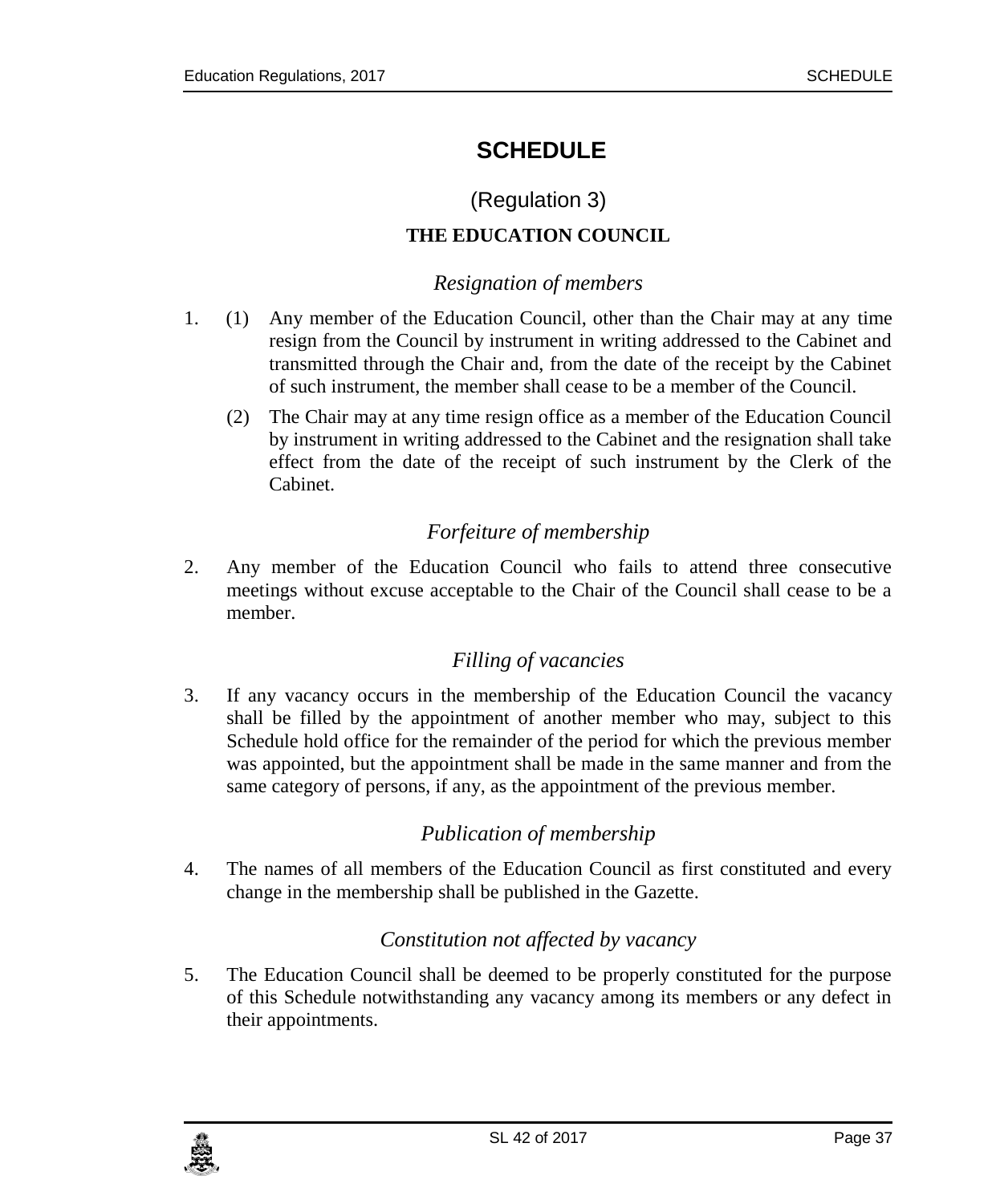### *Meetings*

- <span id="page-37-0"></span>6. (1) The Education Council shall meet at least three times a year and at such other times as may be convenient or expedient for the transaction of business and at such places as the Chair may determine.
	- (2) Subject to this Schedule, the Council may regulate its own procedure.

### *Special meetings*

<span id="page-37-1"></span>7. The Chair may at any time call a special meeting of the Education Council and shall call a special meeting within fourteen days of a requisition for that purpose addressed to the Chair by any five members.

### *Person to preside at meetings*

<span id="page-37-2"></span>8. The Chair shall preside at the meetings of the Education Council, and in the absence of the Chair, the members present and constituting a quorum shall elect a temporary Chair from among the members present.

### *Decisions*

- <span id="page-37-3"></span>9. (1) The decisions of the Education Council shall be final and binding unless otherwise determined on appeal.
	- (2) The decisions of the Education Council shall be by a majority of votes of the members present and, in addition to an original vote, the Chair or any other person presiding at the meeting shall have a casting vote in any case in which the voting is equal.

### *Quorum*

<span id="page-37-5"></span><span id="page-37-4"></span>10. The quorum of the Education Council at any meeting shall be fifty per cent plus one of the members appointed under regulation 3.

#### *Minutes*

11. Minutes of the proceeding of the Education Council shall be kept in proper order by the Secretary.